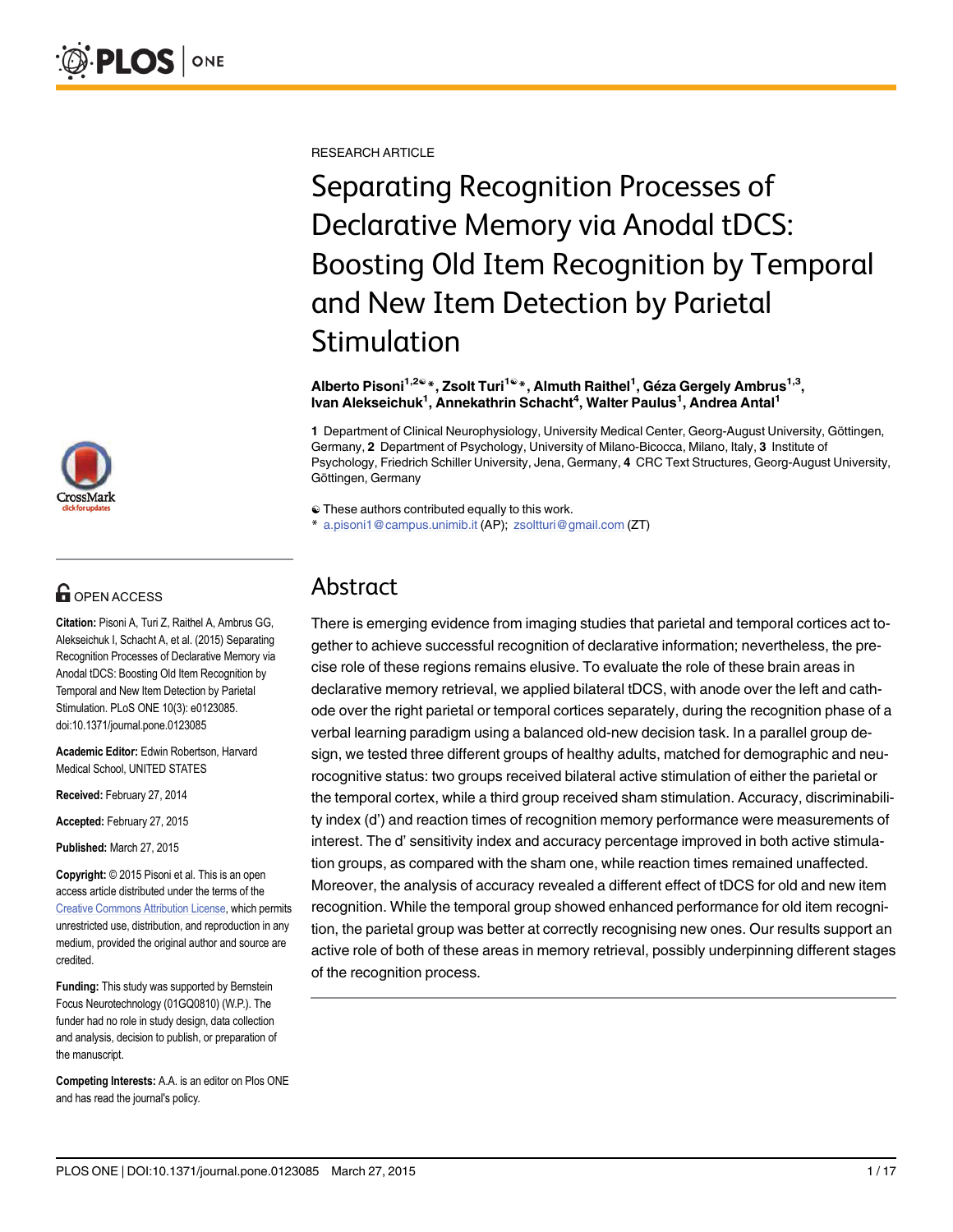### <span id="page-1-0"></span>Introduction

Memory plays an essential role in human cognition and it encompasses several different processes—temporary, dynamic storage and manipulation of information or working memory (WM)  $[1]$  as well as long-term memory (LTM) representations  $[2]$  $[2]$  $[2]$ . According to a prominent model of human LTM  $[2]$  $[2]$ , declarative memory is the component of storing factual information, general knowledge, and contextual details of past events; it also serves to organise this information into coherent episodes or facts, which can be consciously accessed later (for a review see: [[3\]](#page-13-0)). Multiple brain regions are assumed to interact in order to coordinate these complex processes, both for encoding and retrieval of declarative memories  $[4-6]$  $[4-6]$  $[4-6]$  $[4-6]$ . Specifically, it has been proposed that memory formation entails a complex interaction between the hippocampus and a widespread network of cortical regions  $[7-9]$  $[7-9]$  $[7-9]$  $[7-9]$  $[7-9]$ , including the temporal, prefrontal and parietal cortices, although the exact mnemonic functions of these areas are still under discussion (for reviews see:  $[10,11]$  $[10,11]$  $[10,11]$  $[10,11]$  $[10,11]$ ).

Non-invasive brain stimulation (NiBS) techniques have the potential to further improve our knowledge about the functional and neural correlates of declarative memory by directly manipulating the neural activity of target brain areas. Transcranial direct current stimulation (tDCS), is one of the most extensively used NiBS techniques. During tDCS, a constant, low intensity electrical current is applied to the head  $[12]$ , which is capable of inducing polarity dependent changes either by de- or hyperpolarising neurons' resting membrane potentials and causing a reversible increase or decrease in cortical excitability [\[13\]](#page-14-0). The relatively long lasting after-effects of tDCS have been demonstrated both at the physiological [\[12\]](#page-14-0) and behavioural level, encompassing higher order cognitive functions, including LTM [[14](#page-14-0)]. Indeed, previous studies on declarative memory found promising improvements in recognition of encoded material when tDCS was applied in either the learning [\[15,16\]](#page-14-0) and/or in the recognition phase [\[14](#page-14-0)].

Previous studies reported that the activation state of the frontal and parietal regions during memory recognition plays a critical role in recognition success (e.g.,  $[17]$ ). When participants received tDCS over the left and right dorsolateral prefrontal cortices (DLPFC) during the recognition phase of a memory task, a slight improvement was observed following left anodal tDCS (a-tDCS) and a significant decrease following left cathodal tDCS (c-tDCS) [[14](#page-14-0)]. Nevertheless, widespread brain regions have been implicated in encoded material recognition, including not only the frontal but also the temporal and parietal cortices, though this latter area is traditionally linked to attention processes  $[18]$ .

Although the specific functional contribution of the parietal cortex to human declarative LTM is still debated (for a review see:  $[19]$  $[19]$  $[19]$ ), it has been proposed that this area could be involved in different stages of memory processing, from encoding to retrieval [\[20\]](#page-14-0). In particular, it could act as a mnemonic accumulator, in which a signal-detection process might take place, comparing integrated recollective and familiarity-based memory strength signals with a decision criterion [[21](#page-14-0)]. Alternatively, it might underlie a memory orienting mechanism, focusing attention on internal memory representation linked to recollective oriented constraints, in order to achieve a successful memory performance [\[22](#page-14-0)–[23\]](#page-14-0), but see [\[24\]](#page-14-0). It has also been proposed that the left parietal cortex might perform as an output episodic buffer [\[25\]](#page-14-0), in which stored information is transferred and activated in order to be processed [\[26\]](#page-15-0).

In line with these previous findings, a recent study, which applied bilateral parietal stimulation during the encoding phase of a verbal learning task, has found a small improvement in recognition memory performance [\[15\]](#page-14-0). Conversely, in a task devised to elicit false memories (e.g. Deese—Roediger—McDermott; DRM paradigms), false recognition rate was increased after bilateral stimulation of the parietal cortex [[27](#page-15-0)]. The beneficial effect of tDCS in episodic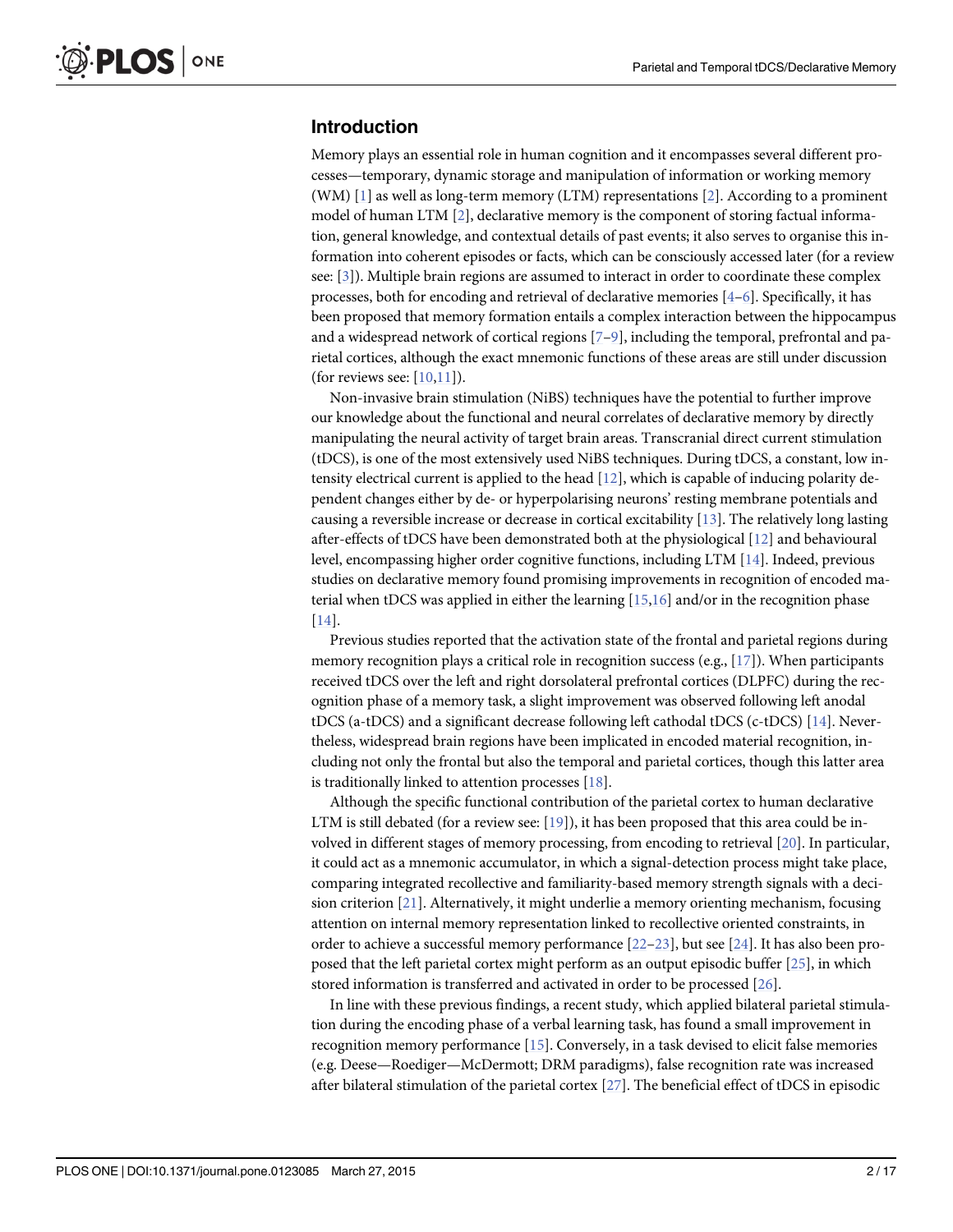<span id="page-2-0"></span>LTM retrieval was also observed during temporal lobe stimulation using the same DRM paradigm [\[28\]](#page-15-0). Although the false memory rate was significantly reduced under tDCS as compared with the sham condition, the exact effect of stimulation timing remained uncertain, since tDCS was applied both during the encoding as well as the recognition phase of the memory task. Consequently, it is still unclear whether tDCS influences declarative memory by acting on the encoding, recognition, or both steps of the process, as well as which exact role parietal areas play in declarative memory recognition. The present study aims to disentangle these issues by applying bilateral tDCS, with anode over the left parietal or temporal cortices during the recognition phase of an old-new recognition paradigm. We expect stimulation applied over the temporal cortex to improve performance in old items recognition, since the enhancement of memory traces re-activation, which is linked to this area's activity [\[29\]](#page-15-0), might increase accuracy. Stimulation of the parietal area, instead, may lead to different behavioural outcomes; if this region acts as a mnemonic accumulator, a-tDCS should influence detection of new items, since new rather than old items should benefit more from boosting the response-related decision mechanism, the former being harder to process [[30](#page-15-0)]. Alternatively, if this area acts either as an output episodic buffer or as a memory orienting mechanism, we expect that parietal stimulation will modulate performance in old item recognition (similarly to the temporal cortex stimulation), since the activation of memory traces is central in these two latter hypotheses.

### Materials and Methods

#### **Participants**

Forty-nine participants were initially recruited for the experiment; five of these had to be excluded from the analysis: two participants performed below the chance level in the syllable counting part of the encoding task, two had a performance 2 SD below the average performance and thus were considered outliers, and one participant received only 8 minutes of stimulation due to a failure of the stimulator. All remaining participants were right handed, native German speakers, and they had no history of neurological or psychiatric disorders, nor drug or alcohol abuse. None of the participants had metal implants to the head or neck area, pacemaker or deep brain stimulator.

#### Ethics statement

The experiment was conducted in accordance with the Declaration of Helsinki and approved by the local ethical committee of the University Medical Center, Göttingen (study number 12/4/12). Written informed consent was obtained from all participants.

### Study design

The present study applied a single-blinded parallel group design with three independent experimental groups for sham, parietal and temporal stimulation conditions. Each participant took part in only one stimulation condition, such that parietal and temporal stimulation group consisted of 15 and sham group of 14 participants. Groups were matched for years of education ( $p = .654$ ), handedness index ( $p = .696$ ) [[31\]](#page-15-0), gender ( $p = .76$ ) and age ( $p = 0.352$ ); for descriptive statistics see [Table 1\)](#page-3-0).

#### **Material**

To assess the declarative memory performance of the participants, a word-list learning task was used. Two lists of words were created, each containing 96 German words, 48 nouns and 48 verbs; the lists were taken from  $[32]$  on the basis of ratings from 62 participants included in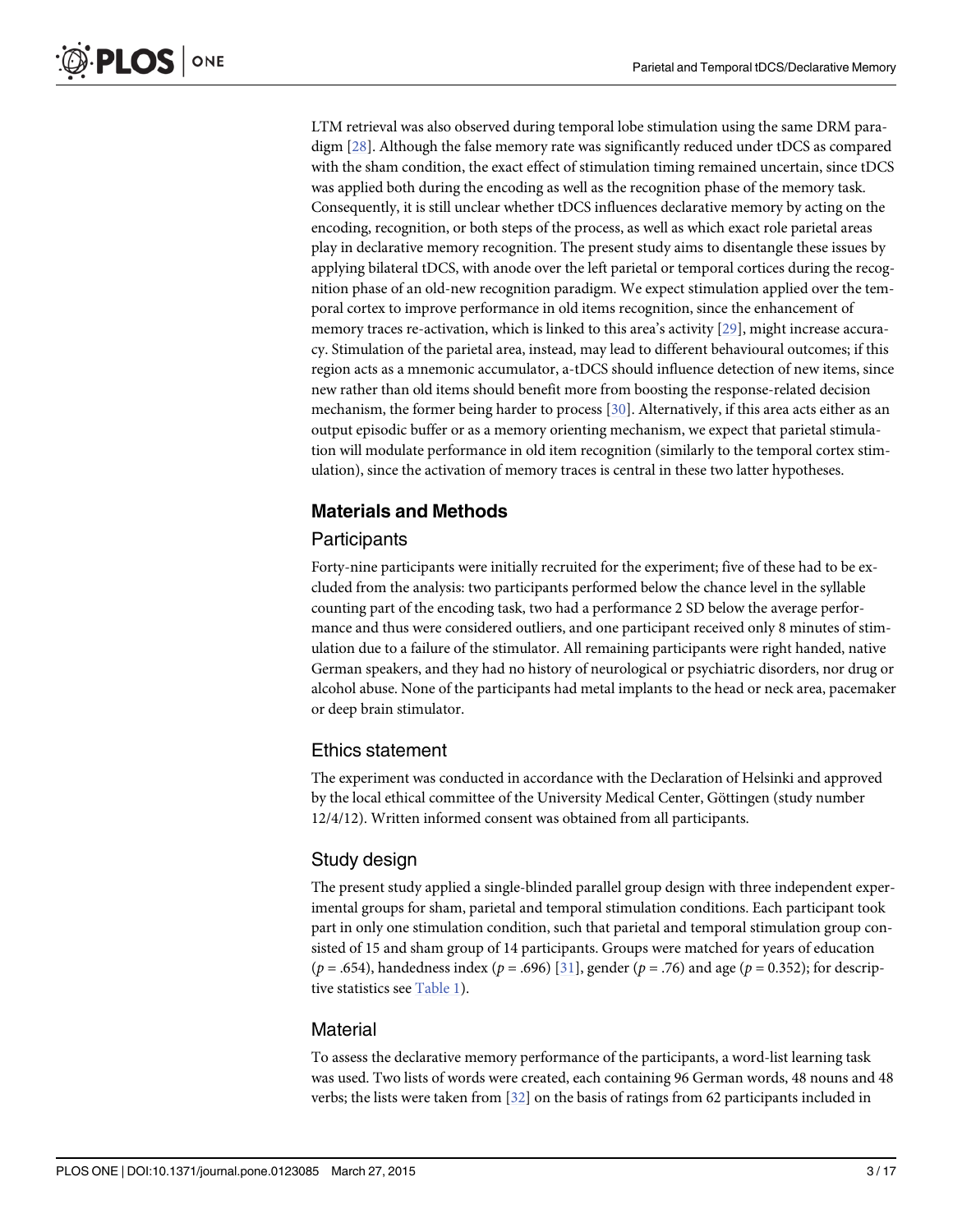#### <span id="page-3-0"></span>[Table 1.](#page-2-0) The demographic data of the participants in the three independent study groups.

|                 | Age              | <b>Years of Education</b> | <b>Laterality Index</b> |
|-----------------|------------------|---------------------------|-------------------------|
| Sham            | $24.80 \pm 3.61$ | $16.73 \pm 2.91$          | 92.83± 22.81            |
| <b>Parietal</b> | $23.53 \pm 2.61$ | $15.90 \pm 1.65$          | $93.75 \pm 11.18$       |
| Temporal        | 23.13± 3.46      | $16.13 \pm 2.87$          | $97.33 \pm 7.04$        |

doi:10.1371/journal.pone.0123085.t001

Table 2. The two lists were balanced on the most important psycholingusitic parameters, including the natural logarithm of word frequency, familiarity, letter and syllable length and word concreteness (according to the Wilcoxon signed-rank test).

|                     | List 1 (mean, SD) | List 2 (mean, SD) | <b>Wilcoxon test</b> |
|---------------------|-------------------|-------------------|----------------------|
| Word frequency      | $1.37 \pm 0.77$   | $1.39 \pm 0.65$   | $p = .94$            |
| Familiarity         | $4.38 \pm 0.94$   | $4.45 \pm 0.92$   | $p = .79$            |
| Letter length       | $7.39 \pm 1.5$    | $7.42 \pm 1.3$    | $p = .97$            |
| Syllable length     | $2.38 \pm 0.6$    | $2.47 \pm 0.63$   | $p = .26$            |
| <b>Concreteness</b> | $0.63 \pm 1.0$    | $0.59 \pm 0.99$   | $p = .74$            |

doi:10.1371/journal.pone.0123085.t002

their study. Wilcoxon signed-rank tests confirmed that the lists were balanced for frequency (computed as the natural logarithm of word frequency to correct the skewedness of the distribution), word length (number of letters, number of syllables), judged familiarity and concreteness, (see Table 2). In addition, seven dummy words were used at the beginning and at the end of the word list encoding and recognition procedure to control for the primacy and the recency effect, respectively. The dummy words were excluded from the analysis. List 1 was always used as study list (i.e., the list to be encoded), while list 2 as control list (i.e., during recognition in combination with list 1).

### Experimental task

The experimental procedure consisted of an encoding and a recognition phase. During the encoding phase, participants were sequentially presented with items from the study word list. For each of the presented words they were explicitly instructed to first, indicate how many syllables the word contained by button press, and second, to memorise the word for subsequent recognition.

[Fig. 1A](#page-4-0) illustrates the experimental procedure of the encoding phase. After the presentation of a given word for 600 ms, participants had a maximum of 1700 ms for indicating the number of syllables. Participants' answers triggered a short highlight about the participant's decision (irrespective of whether or not it was correct) for 200 ms, followed by a fixation cross in the middle of the screen lasting 4000 ms minus reaction time (RT). This was the time interval dedicated for word encoding. The fixation cross was followed by an exclamation mark, presented for 200 ms, indicating the beginning of the next trial. Each trial's duration was thus kept constant (5000 ms). The sequence of presentation of the 96 words was randomised for each participant.

Approximately 15 minutes after the encoding session, participants performed the recognition phase of the task. Here, a total of 206 words were presented (96 belonging to the study list, 96 to the control list, and 14 dummy words) one at a time at the centre of the screen. Participants were required to judge whether they had seen the word during the encoding phase (coding it as old) or not (coding it as new). All items were presented in random sequence. In each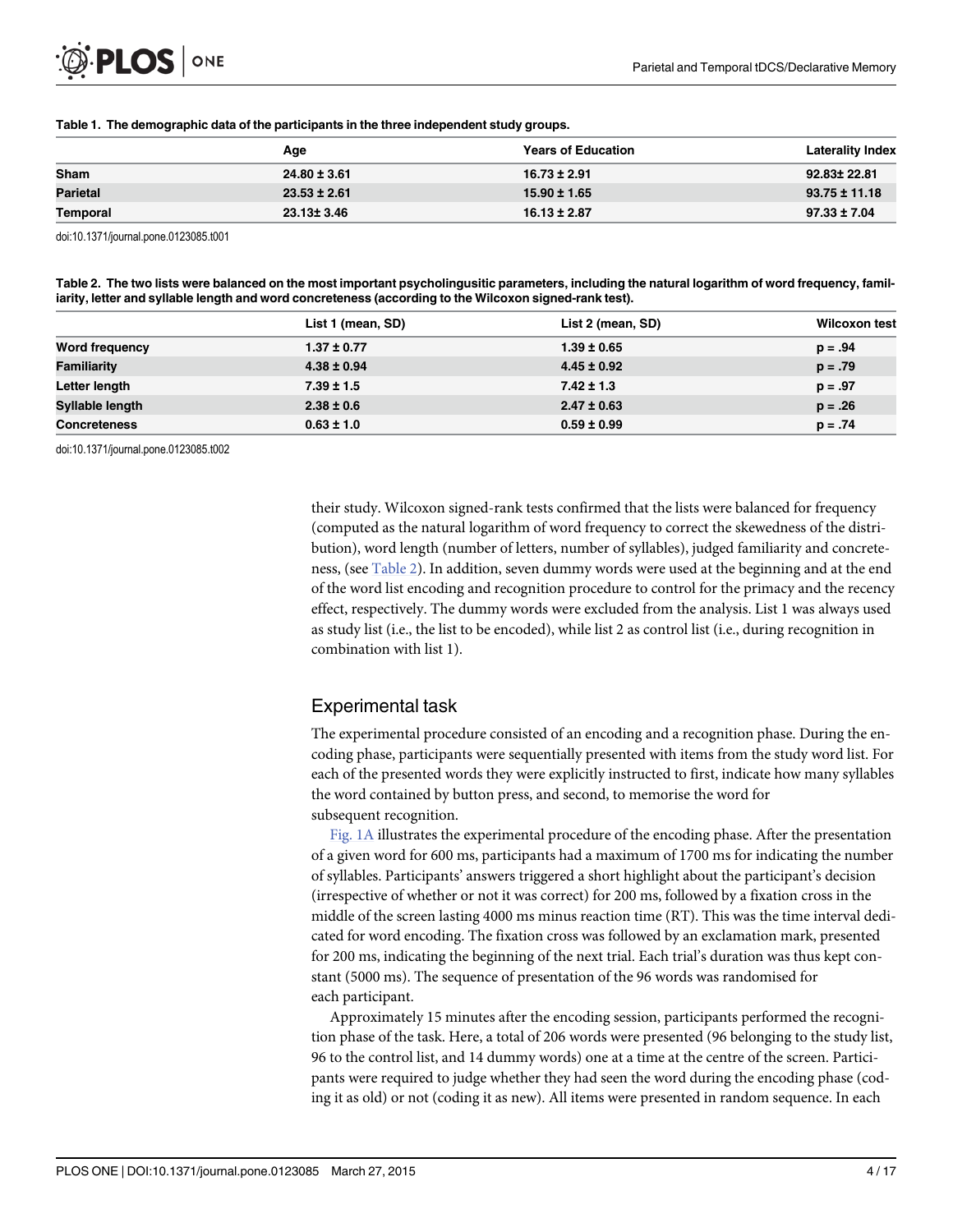<span id="page-4-0"></span>



trial, after a fixation cross (300 ms), the target word was shown for a maximum of 2500 ms. Participants' response triggered a highlight about their decision (250 ms), followed by a horizontally aligned visual rating scale (VRS) on which participants indicated the confidence level of their answer. Subsequently, a blank screen was shown (250 ms), which was followed by a fixation cross (300 ms) indicating the beginning of the next trial. Fig. 1B illustrates the experimental procedure for the recognition part of the task.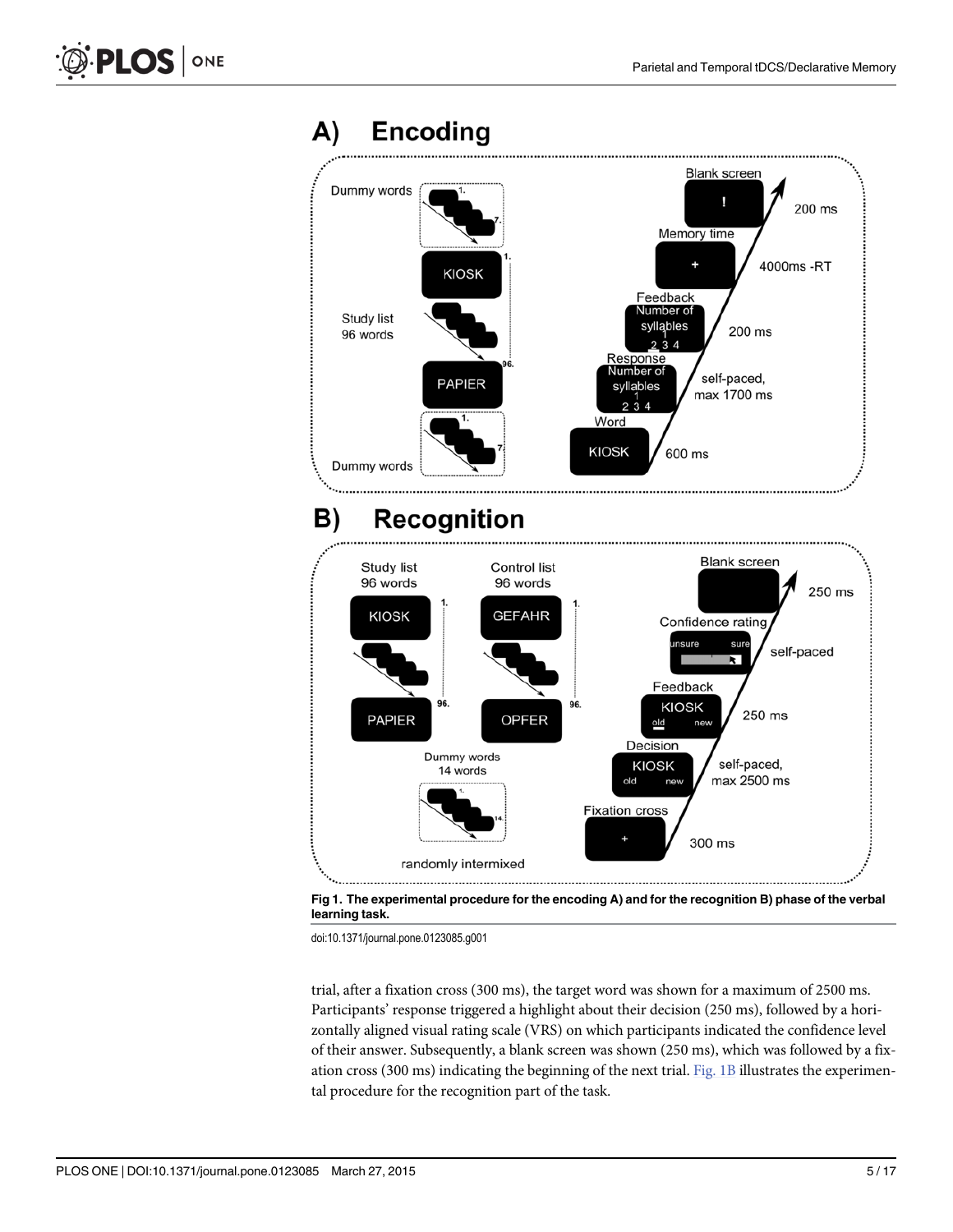#### <span id="page-5-0"></span>Stimulation protocol

Direct current (DC) was delivered by a CE-certified DC stimulator (neuroConn GmbH, Ilmenau, Germany), while in sham sessions a microprocessor-controlled multi-channel constant current stimulator (DC-STIMULATOR MC, neuroConn GmbH, Ilmenau, Germany) was used. In all sessions, the DC current was delivered through a pair of conductive rubber electrodes (vertically oriented; 5×7 cm) with paste conductive medium (Ten20 conductive EEG paste, Kappamedical, USA) and was applied during the declarative memory recognition phase. The electrodes were positioned according to the international 10/20 EEG system. In the *parie*tal group, electrodes were placed bilaterally over the posterior parietal cortex (a-tDCS over P3 and c-tDCS over P4), whereas in the temporal group, the electrodes were positioned over the temporal lobe (a-tDCS over T3 and c-tDCS over T4). The stimulation protocol for these groups included a fade in/out phase each lasting for 30 seconds and the stimulation intensity was set at 1.5 mA with a duration of 15 minutes.

During sham stimulation, electrodes were placed identically to the parietal group. The sham sessions included two short stimulation blocks. The first one consisted of a fade-in and fadeout phase, and a stimulation phase at 1.5 mA (all lasting for 30 s for a total duration of 90 s). The second block started 8 minutes after the end of the first block and consisted of a 10 s fade in/fade out phase and a 10 s stimulation phase with 0.8 mA (for a total duration of 30s). The application of this second short stimulation block was for the purpose of maintaining the stimulation-induced cutaneous perception in the participants of the sham group, in order to strengthen the illusion of participating in an active stimulation session. The total amount of charge for the sham session was 0.106 coulomb (C), which is below the minimum charge of 0.18 C necessary for inducing excitability changes [[12](#page-14-0)].

#### Cognitive assessment of the study groups

To match the three study groups for verbal working memory and executive functions performance, a reading span test and a 2-back task were administered before stimulation. These tests were administered to assess potential differences in the cognitive performance between the three groups.

Reading span. To test the verbal working memory performance, the German version of the standard computerized version of the Reading Span Test was used (adapted from [[33](#page-15-0)]). In this task, participants were presented with a series of sentences (ranging from two to six sentences) and they were required first to read each sentence out loud and to memorise the final word of each sentence. The total number of the subsequently recalled words was taken as dependent variable.

The Shapiro-Wilk test indicated normal distribution (all  $ps \geq .13$ ), thus, one-way ANOVA was used to compare the average performance of the three study groups

(sham = 78.33  $\pm$  11.52%, parietal = 76.83  $\pm$  10.50%, temporal = 76.00  $\pm$  7.61%). There were no group differences in performance  $(F < 1)$ .

2-back task. To test for differences in executive functions and working memory performance, a 2-back task was used [\[34\]](#page-15-0). In this task, participants were shown a series of letters, presented one at a time, and they were asked to indicate whether the letter on the display was the same as or different from the letter presented two trials before.

Missing values and responses with RTs < 200 ms were excluded from the analysis. We took accuracy calculated on target items and reaction time for correct items as dependent variables. According to the Shapiro-Wilk test, both the accuracy and reaction time data showed non-normal distribution (all  $ps > 0.004$ ), therefore, a Kruskal-Wallis test was used to compare the mean accuracy (sham = .91  $\pm$  .15, parietal = .87  $\pm$  .19, temporal = .84  $\pm$  .14) and the RTs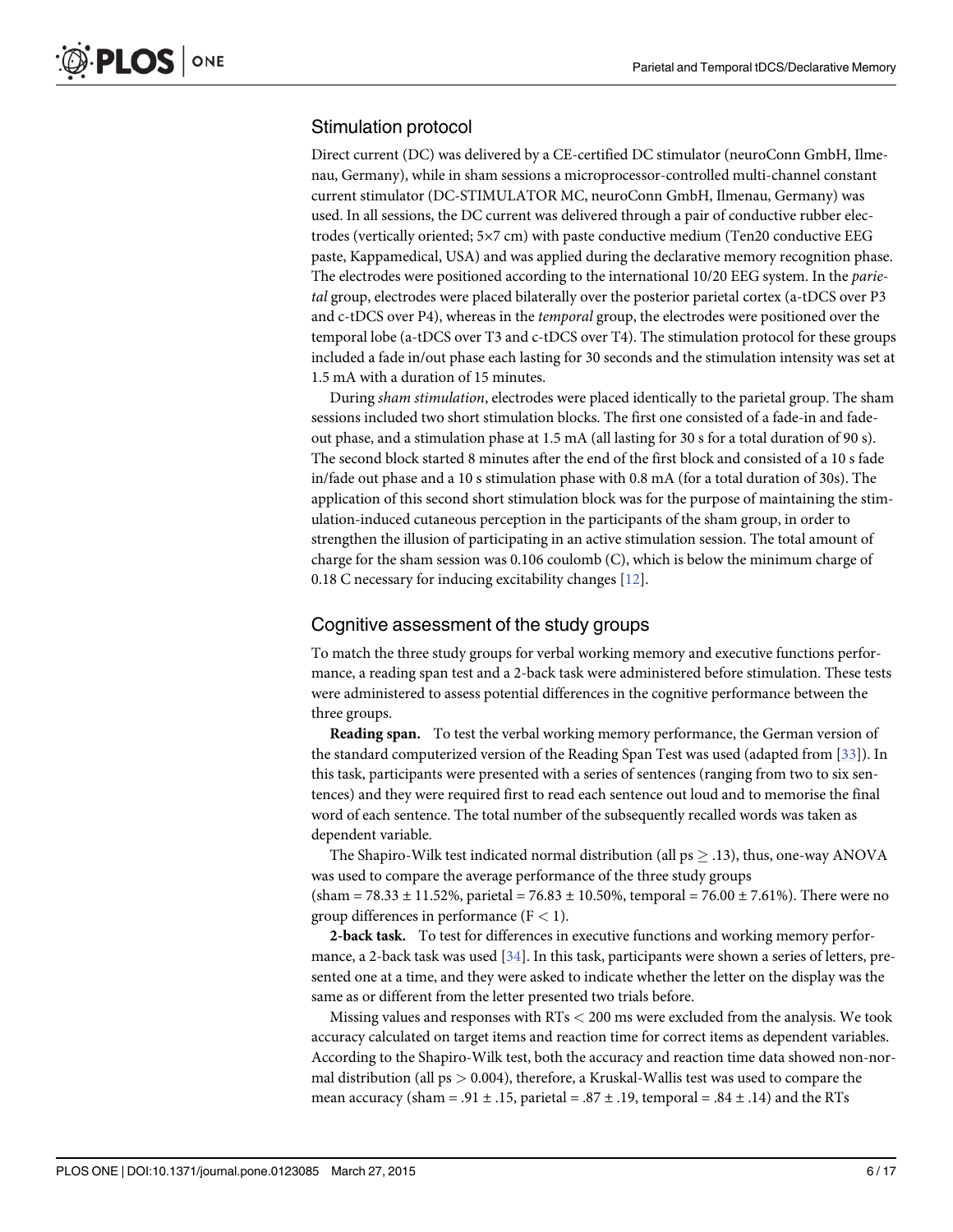<span id="page-6-0"></span> $(\text{sham} = 762.5 \pm 236.32 \text{ msec}, \text{parallel} = 791.5 \pm 321.72 \text{ msec}, \text{temporal} = 804.0 \pm 224.72 \text{ msec})$ of the three study groups. The results indicated no significant differences (Bonferroni corrected alpha value = .025) neither in accuracy ( $\chi$ 2(2, N = 45) = 4.87, p = .088) nor in reaction time  $(\chi2(2, N = 45) = 0.5, p = .78).$ 

#### Assessing the arousal level and the status of the participants

Before performing the recognition task, the arousal level of the participants was assessed by using a 100-point Likert-scale, where 1 indicated very tired and 100 indicated completely awake. The questionnaires were administered before the experiment. Due to a failure in the data collection process, the record for one participant in the sham group was missing; thus, this analysis is based on 43 participants in total. The Shapiro-Wilk test indicated non-normal distribution (all ps > .02), and therefore, Kruskal-Wallis test was performed to compare the arousal level of the three study groups prior the experiment (sham =  $73.57 \pm 23.57$ ; parietal =  $80.20 \pm 13.88$ ; temporal =  $77.63 \pm 19.30$ ). No statistical difference was observed between the groups  $(\chi 2(2, N = 45) = 0.33, p = .85).$ 

#### Statistical analysis of recognition performance

The analyses on recognition performance were performed with the statistical program R [\[35\]](#page-15-0). A one way ANOVA has been performed on discriminability index (d'), with Stimulation as grouping independent variable (3 levels: sham, parietal and temporal). Mixed effects models [\[36](#page-15-0)] were used as the main statistical procedure for the other considered dependent variables: Accuracy, confidence ratings and reaction times (RT). For RTs, only correct answers and RTs > 200 ms were included in the analysis, while for confidence ratings, missing responses were excluded.

Concerning accuracy, we fitted or data to a series of mixed effects logit model, since accuracy has been considered as a categorical variable. In each model, first we tested whether the inclusion of a different range of fixed effects contributed to the model's goodness-of-fit. As fixed factors, we considered Stimulation (categorical, 3 levels: Sham, Parietal and Temporal), Item type (categorical, 2 levels: Old vs. New) and Word type (categorical, 2 levels: Verb vs. Noun). The inclusion of a fixed main effect or interaction was evaluated on the basis of likelihood ratio tests, with the final model including only effects which significantly increased the model's goodness-of-fit [[37](#page-15-0)]. As regarding the random effects structure, a by subject random intercept was added. Finally we tested whether including a by-subject random slope for Item and Word type increased the model's goodness of fit. For the sake of clarity, only the parameters of the final model will be reported. Moreover, an ANOVA was run on the final model, which will be reported together with significance level approximated with the LRT bootstrap method implemented in the "afex" R package (version  $0.6-82$ ,  $[38]$  $[38]$ ). Post hoc interactions have been explored with the "phia" R package (version  $0.1-3$ ,  $39$ ). Concerning RTs, we fitted our data to a series of linear mixed effects models, as they were considered as a continuous variable, following the same procedure used for accuracy. We report the parameters of the final, best-fitting model and the ANOVA run on it, together with their significance level based on Satterthwaite's degrees of freedom approximation in the "lmerTest" R package (version 2.0–6, [\[40\]](#page-15-0)). Finally, for confidence ratings, the same procedure adopted for RTs was used, but as fix factor also Accuracy (categorical, 2 levels: Correct vs. Incorrect) was tested. Statistics in the refitted models are reported. We reported a summary of the fixed effects of the final best-fitting models for each variable in a separate table.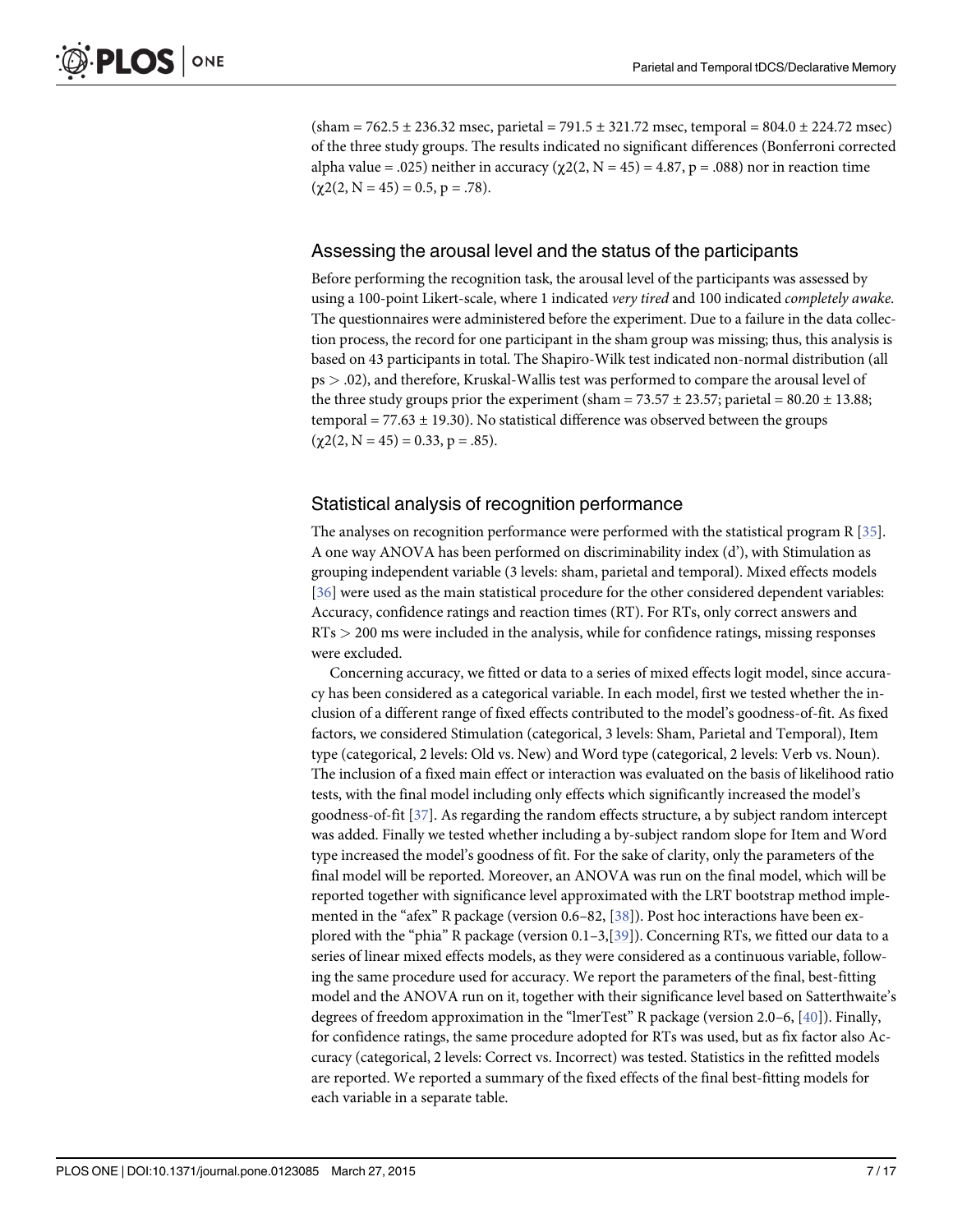<span id="page-7-0"></span>





#### **Results**

#### D' measures

The mean d' values for the three simulation groups were the following: .94 ± .32 for the sham group,  $1.15 \pm .28$  for the parietal group, and  $1.20 \pm .26$  for the temporal group (Fig. 2). The ANOVA on d' measures revealed a significant main effect of Stimulation ( $F(2,41) = 3.363$ ,  $p = .044$ ,  $\eta_p^2 = .14$ ). Fisher-corrected post-hoc analyses revealed significantly higher d' values for the temporal ( $p = .018$ ) and marginally significant difference for the parietal ( $p = .057$ ) group with respect to sham group.

#### Accuracy measure

A summary of the fixed effects of the final model run on accuracy is reported in [Table 3](#page-8-0). Mean accuracy was 67.4  $\pm$  5.3%. Stimulation main effect resulted significant (F(2, 40) = 3.34; p = .04), with lower rates for the sham (64.5  $\pm$  5.7%) compared to both the parietal (68.6  $\pm$  5.5%;  $p = .023$ ) and the temporal (68.8 ± 5.9%;  $p = .017$ ) stimulation groups. Critically, the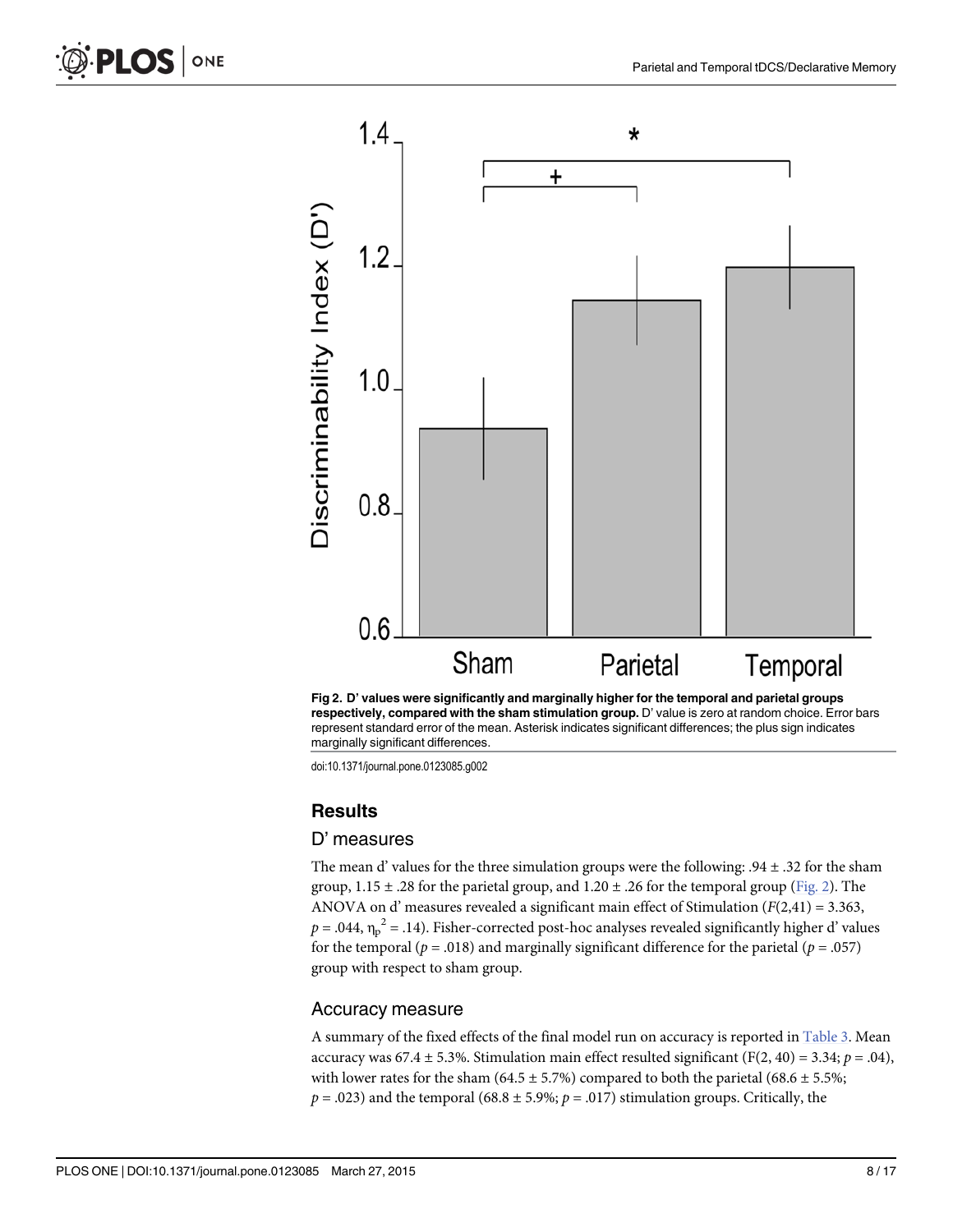<span id="page-8-0"></span>

| Predictor                                           | <b>Coefficient</b> | SE  |         | р       |
|-----------------------------------------------------|--------------------|-----|---------|---------|
| (Intercept)                                         | .93                | .08 | 11.40   | $-.001$ |
| <b>Stimulation Sham: Parietal</b>                   | .24                | .10 | 2.40    | .018    |
| <b>Stimulation Sham: Temporal</b>                   | .05                | .10 | .50     | .63     |
| <b>Stimulation Parietal: Temporal</b>               | $-19$              | .10 | $-1.90$ | .05     |
| Item type New: Old                                  | $-.25$             | .09 | $-2.60$ | .009    |
| Word type Noun: Verb                                | $-58$              | .07 | $-8.78$ | < .001  |
| Stimulation Sham: Parietal * Item type New: Old     | $-10$              | .11 | $-.91$  | .36     |
| Stimulation Sham: Temporal * Item type New: Old     | .30                | .11 | 2.64    | .008    |
| Stimulation Parietal: Temporal * Item type New: Old | .41                | .11 | 3.55    | $-.001$ |
| Item type New: Old * Word type Noun: Verb           | .38                | .09 | 4.11    | < .001  |

[Table 3.](#page-7-0) The summary of the fixed effects of the final model taking accuracy as dependent variable (N = 8448; log-likelihood = -5269.6).

Note: Random effect for subject intercept had SD of 0.16. SE: standard error of mean.

doi:10.1371/journal.pone.0123085.t003

Stimulation by Item type interaction also resulted significant (F(2, 40) = 6.79;  $p = .001$ ). In particular, post-hoc analysis showed that while in the sham stimulation group New and Old words had similar mean accuracy levels (65± 7.2% vs. 64 ± 3.7% respectively;  $p = .51$ ), they differed both in the parietal group, where new items (70.2  $\pm$  6.6%) were better recognized than the old ones (67  $\pm$  3.6%;  $p = .05$ ), and in the temporal stimulation group, where the opposite happened, with old items being better identified than new ones (71.6  $\pm$  2.8% vs. 66  $\pm$  6.8% respectively;  $p = .002$ ). Moreover, accuracy for new items was higher in the parietal group compared to sham ( $p = .018$ ) and temporal (marginally significant,  $p = .054$ ) groups and accuracy for old item was higher in the temporal group compared to the other conditions (sham:  $p<0.01$ ; parietal:  $p = .03$ ; see [Fig. 3](#page-9-0)). The main effect of Word type resulted significant (F(1,42) = 68.88;  $p<.0001$ ), since nouns being overall better recognized than verbs (71.6  $\pm$  4% vs. 63.1  $\pm$  4.6% respectively), as well as the Item type by Word type interaction  $(F(1,42) = 16.88; p < .0001)$ . Post hoc analysis on this interaction showed a higher accuracy rate for nouns compared to verbs in both new (73.5  $\pm$  3.1% vs. 60.7  $\pm$  3.8%;  $p = .008$ ) and old items (69.8  $\pm$  3.9% vs. 65.5  $\pm$  4.2%;  $p = .001$ ), but while noun had higher accuracy in new compared to old items ( $p < .001$ ), the opposite was true for verbs, where old verbs were better recognized than new ones ( $p = .002$ ).

### Reaction times

A summary of the fixed effects of the final model run on RTs is reported in [Table 4](#page-9-0). Mean RTs were  $1350.9 \pm 135$  ms for the sham group,  $1440.6 \pm 173$  ms for the parietal and  $1341.6 \pm 131.3$ ms for temporal stimulation group. The final model did not include the fix factor of stimulation or any of its interaction with the other factors. Significant resulted, instead, the main effect of Item type (F(1,5656.6) = 104.85;  $p < .001$ ), with slower reaction times for new (1427.3  $\pm$  159.5 ms) with respect to old (1330.7 ± 173.6 ms) items. Similarly, Word type main effect resulted significant (F(1,5645.9) = 47.01;  $p < .001$ ). Nouns, indeed, yielded faster recognition latencies compared to verbs (1349.1  $\pm$  152.9 vs. 1412.5  $\pm$  160.4 ms respectively).

## Confidence ratings

A summary of the fixed effects of the final model run on confidence ratings is reported in Ta-bles [5](#page-10-0) and [6.](#page-10-0) Confidence ratings were significantly different for Item type ( $F(1,7738.3) = 4.46$ ;  $p = .035$ ), with old items being associated with higher values than the new ones (76.55% vs. 71.78%). Moreover, accuracy main effect was significant  $(F(1,7738.2) = 512.88; p<.001)$ , as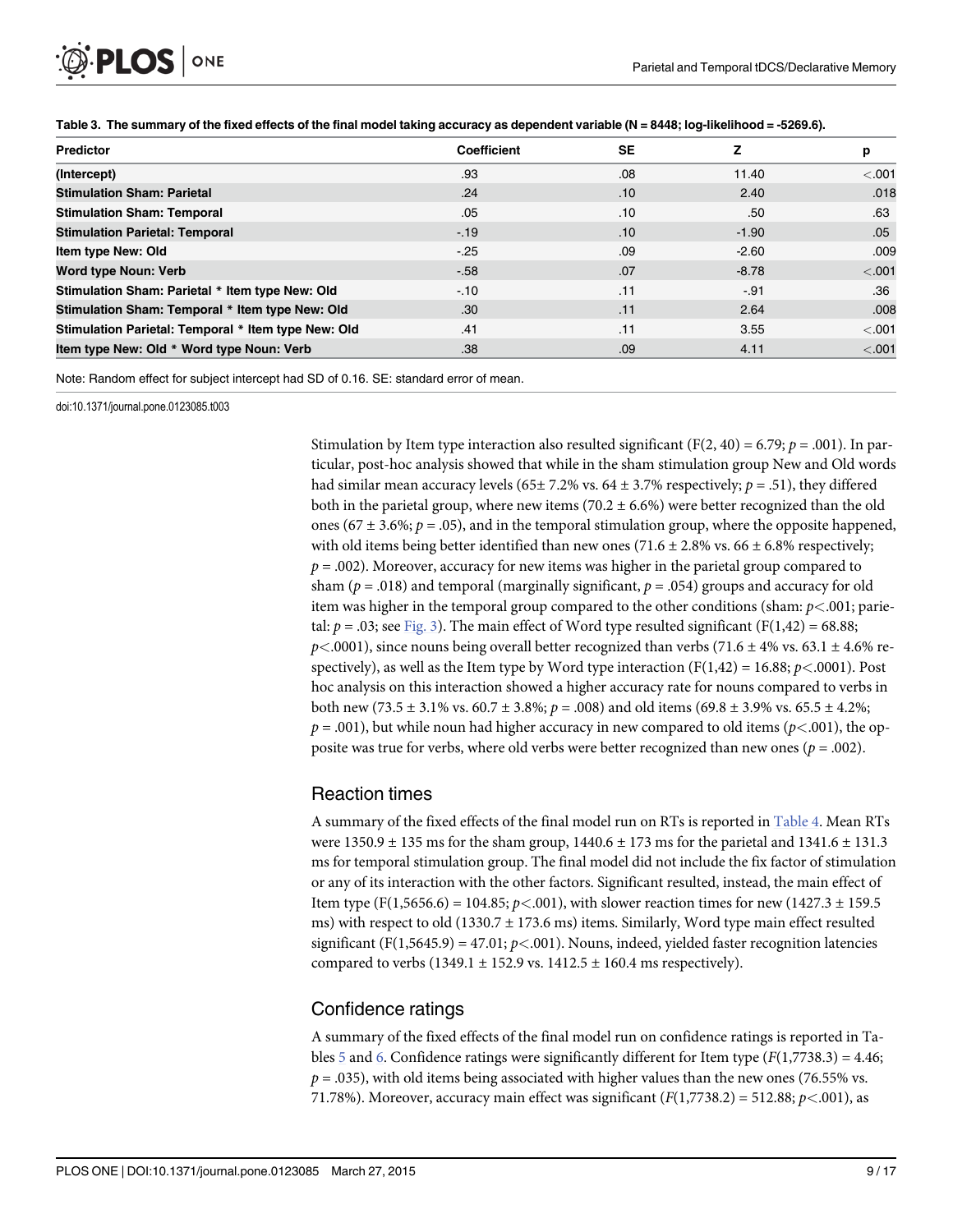<span id="page-9-0"></span>

[Fig 3. T](#page-8-0)he mean accuracies (%) were significantly higher for both the parietal and the temporal groups compared with the sham stimulation group. Error bars represent standard error of the mean. Asterisks indicate significant differences.

ONE

**PLOS** 

correct answers were associated with higher confidence level compared to incorrect ones (78.4% vs. 64.7%). Interestingly, the interaction between Accuracy and Item type was significant  $(F(1,7749.8) = 246; p < .001)$ : Hits had a higher confidence level compared to both misses (83.3 vs. 61.5%;  $p$ <.001) and correct rejections (73.4%;  $p$ <.001). Conversely, misses had a lower score compared to false alarms (68.1%;  $p<.001$ ). Finally, the Stimulation by Accuracy by Item type interaction resulted significant (F(2,7749.9) = 6.31;  $p = .002$ ). While in the temporal and sham group, both for old and new items, correct answers were associated to higher confidence ratings (all  $ps < .001$ ; see [Fig. 4](#page-11-0) and [Table 6](#page-10-0)), in the parietal group new correct and incorrect items were associated to similar values ( $p = .31$ ), while old ones differed ( $p < .001$ ). Moreover, correct rejections in the parietal group had lower confidence rating (66.5%) compared to the sham group (78.8%;  $p = .013$ ), as well as misses (54.1% vs. 65.2%;  $p = .029$ ; see [Table 6](#page-10-0)).

|  |  | Table 4. The summary of the fixed effects of the final model taking reaction-time as dependent variable (N = 5691; log-likelihood = -39621). |  |
|--|--|----------------------------------------------------------------------------------------------------------------------------------------------|--|
|  |  |                                                                                                                                              |  |

| <b>Predictor</b>     | Coefficient | SE    | df   |          |         |
|----------------------|-------------|-------|------|----------|---------|
| (Intercept)          | 1402.36     | 23.87 | 50   | 58.75    | $-.001$ |
| Item type New: Old   | $-100.56$   | 9.82  | 5657 | $-10.24$ | $-.001$ |
| Word type Noun: Verb | 66.76       | 9.74  | 5646 | 6.86     | $-.001$ |

Note: Random effect for subject intercept had SD of 148.7. SE: standard error of mean; df: degrees of freedom.

doi:10.1371/journal.pone.0123085.t004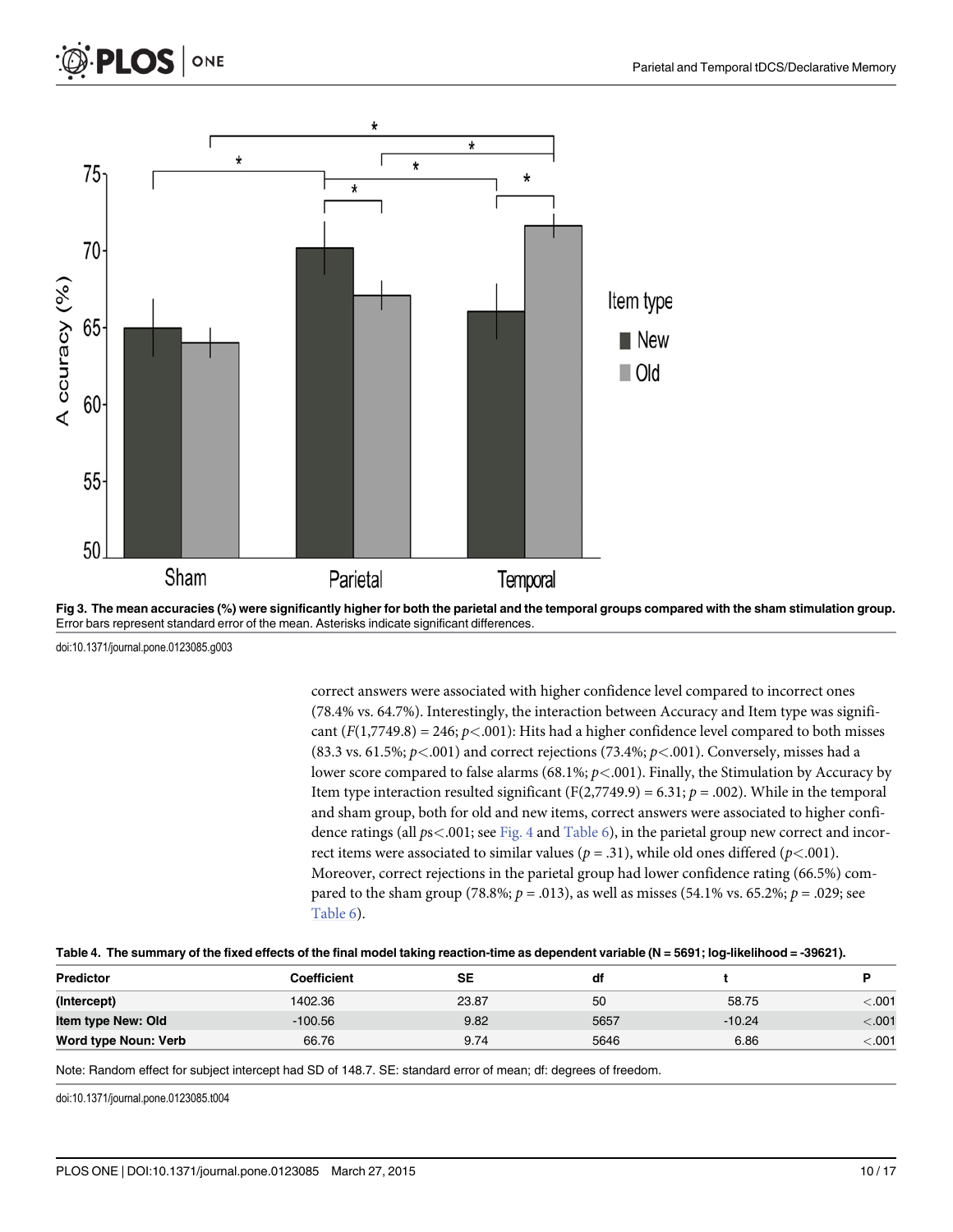<span id="page-10-0"></span>

|  |  | Table 5. The summary of the fixed effects of the final model taking confidence rating as dependent variable (N = 7787; log-likelihood = 35888). |  |  |  |  |
|--|--|-------------------------------------------------------------------------------------------------------------------------------------------------|--|--|--|--|
|--|--|-------------------------------------------------------------------------------------------------------------------------------------------------|--|--|--|--|

| <b>Predictor</b>                                                    | <b>Coefficient</b> | SE   | df   |         | P       |
|---------------------------------------------------------------------|--------------------|------|------|---------|---------|
| (Intercept)                                                         | 72.86              | 3.55 | 48   | 20.54   | < .001  |
| <b>Stimulation Sham: Parietal</b>                                   | $-7.92$            | 5.14 | 49   | $-1.54$ | .13     |
| <b>Stimulation Sham: Temporal</b>                                   | $-4.13$            | 4.93 | 48   | $-0.84$ | .41     |
| <b>Stimulation Parietal: Temporal</b>                               | 3.79               | 5.06 | 49   | 0.75    | .13     |
| Accuracy 1: 0                                                       | 5.98               | 1.47 | 7750 | 4.07    | < 0.001 |
| Item type New: Old                                                  | $-7.66$            | 1.68 | 7749 | $-4.57$ | < .001  |
| Stimulation Sham: Parietal * Accuracy 1: 0                          | 4.37               | 2.15 | 7744 | $-2.03$ | .04     |
| Stimulation Sham: Temporal * Accuracy 1: 0                          | $-1.70$            | 2.04 | 7748 | $-0.83$ | .40     |
| Stimulation Parietal: Temporal * Accuracy 1: 0                      | 2.67               | 2.12 | 7743 | 1.26    | .21     |
| Stimulation Sham: Parietal *Item type New: Old                      | $-3.16$            | 2.47 | 7744 | $-1.28$ | .20     |
| Stimulation Sham: Temporal *Item type New: Old                      | 1.29               | 2.41 | 7749 | .53     | .59     |
| Stimulation Parietal: Temporal *Item type New: Old                  | 4.45               | 2.51 | 7745 | 1.77    | .08     |
| Accuracy 0: 1 * Item type New: Old                                  | 14.64              | 2.07 | 7754 | 7.07    | < .001  |
| Stimulation Sham: Parietal * Accuracy 1: 0 * Item type New: Old     | 10.38              | 3    | 7748 | 3.46    | < .001  |
| Stimulation Sham: Temporal * Accuracy 1: 0 * Item type New: Old     | 2.92               | 2.93 | 7754 | .99     | .32     |
| Stimulation Parietal: Temporal * Accuracy 1: 0 * Item type New: Old | $-7.47$            | 3    | 7748 | $-2.48$ | .012    |

Note: Random effect for subject intercept had SD of 12.49. SE: standard error of mean; df: degrees of freedom.

doi:10.1371/journal.pone.0123085.t005

[Table 6.](#page-8-0) Mean confidence level divided by Stimulation group, Item Type and Accuracy.

| <b>Stimulation</b> | Item type  | Accuracy  | <b>Mean Confidency</b> |
|--------------------|------------|-----------|------------------------|
| Sham               | <b>New</b> | correct   | 78,84                  |
|                    |            | incorrect | 72,86                  |
|                    | Old        | correct   | 85,82                  |
|                    |            | incorrect | 65,20                  |
| <b>Parietal</b>    | New        | correct   | 66,54                  |
|                    |            | incorrect | 64,93                  |
|                    | Old        | correct   | 80,75                  |
|                    |            | incorrect | 54,12                  |
| <b>Temporal</b>    | <b>New</b> | correct   | 73,00                  |
|                    |            | incorrect | 68,72                  |
|                    | Old        | correct   | 84,20                  |
|                    |            | incorrect | 62,36                  |

doi:10.1371/journal.pone.0123085.t006

## **Discussion**

In the present study we investigated by means of tDCS the role of parietal and temporal areas in episodic memory recognition. Critically, recognition memory performance was increased via a-tDCS by stimulating two cortical areas underpinning different aspects of verbal declarative memory. Recognition performance was tested by an old/new decision paradigm, where participants encountered old (learned) and new (unlearned) items in 50–50% of the cases. By using a parallel group design with different participants for sham, parietal and temporal stimulation (matched for demographic and neuro-cognitive status), we found evidence that bilateral stimulation of both parietal and temporal cortices with a-tDCS over the left hemisphere and ctDCS over the right one effectively boosted recognition memory performance, as evidenced by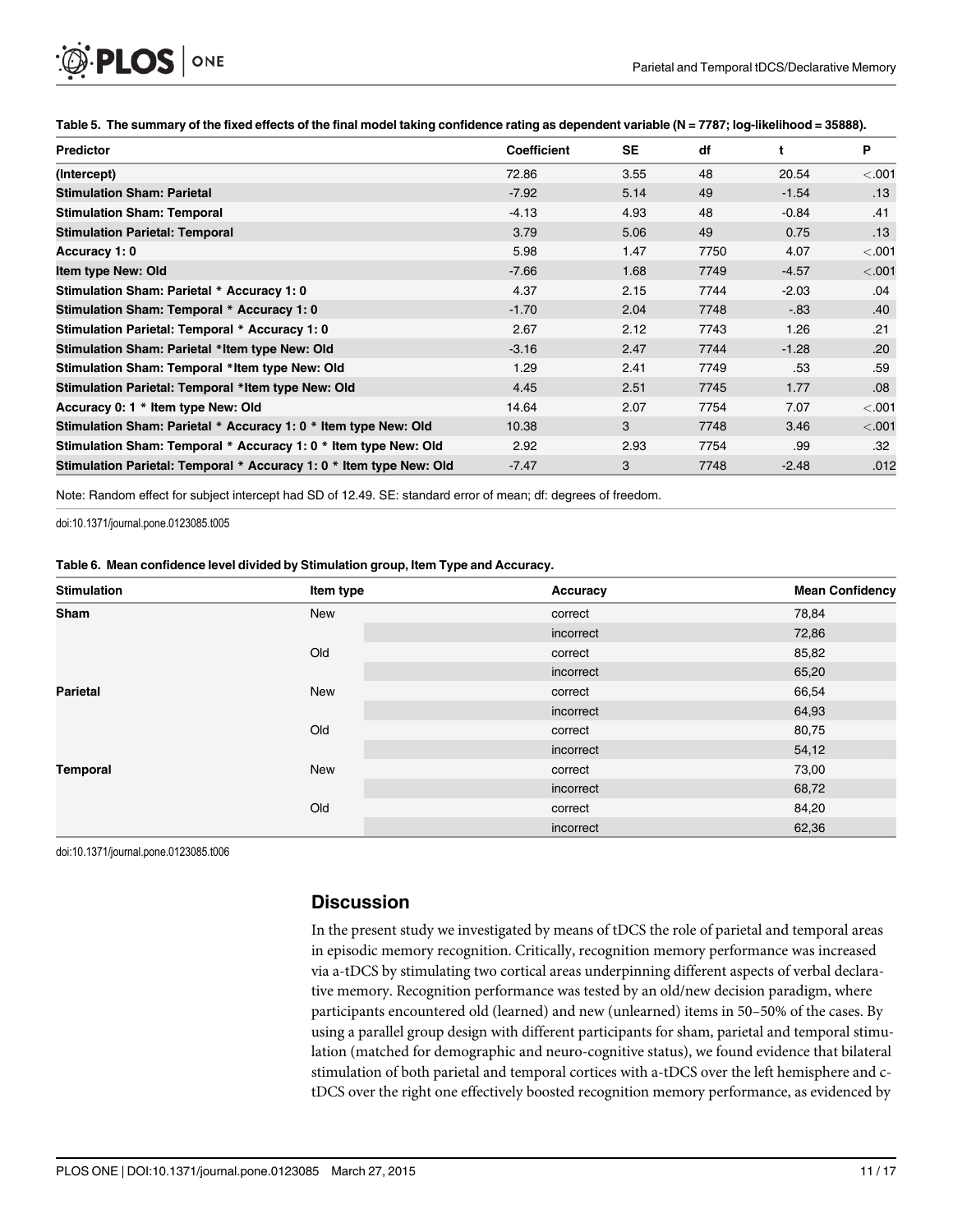<span id="page-11-0"></span>

[Fig 4. T](#page-9-0)he confidence ratings calculated for hits (H), correct rejections (CR), false alarms (FA) and misses (M) in the sham, parietal and temporal groups, respectively. Error bars represent standard error of the mean. Asterisks indicate significant differences.

ONE

OS.

the increased d' values for both stimulation groups compared with the sham group. The pattern of improvement found in the current experiment showed an interesting double dissociation between the parietal and temporal groups: While the parietal group reached higher accuracy for new items relative to old ones, the temporal group showed the opposite pattern of improvement.

The higher performance on hits, relative to correct rejections in the temporal stimulation group compared with both sham and parietal stimulation, underlines the importance of this area in memory recollection [[29](#page-15-0)]. In line with a previous study, anodal stimulation of the anterior temporal lobe (ATL) has been proved to effectively modulate episodic memory performance [[28\]](#page-15-0). Uni- and bilateral tDCS over the ATL during encoding and recognition, indeed, decreased false memory rate by 70% percent, without affecting correct memory performance. In contrast to these earlier findings, no difference was found in the false alarm rate between the temporal (0.31) and sham (0.32) groups in the present data. However, there is one critical difference between the two studies that concerns the specific nature of the tasks; while Boggio and colleagues  $[28]$  $[28]$  used a test for specifically evoking false memories  $[41]$ , the present task was not designed for that purpose. On a purely speculative ground, tDCS over the temporal lobes possibly enhanced the recognition of old items, by boosting output information of encoded items in the MTL. This is in line with the trace-reactivation hypothesis proposed by Nyberg and colleagues [\[29\]](#page-15-0), suggesting that MTL activation during successful recognition reflects the reactivation of the learned information, which might explain why old but not new item recognition was improved by temporal tDCS.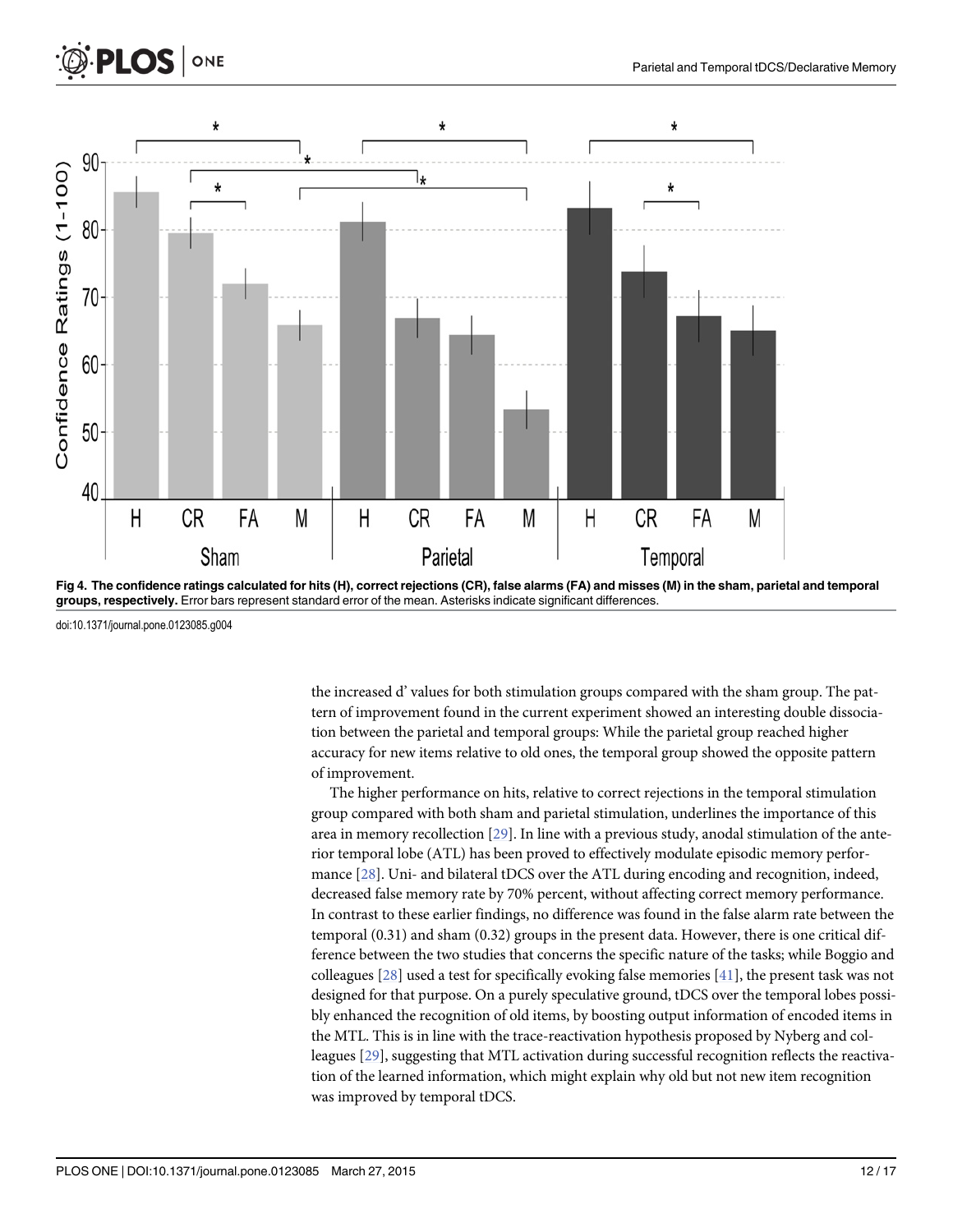<span id="page-12-0"></span> $PLOS |$  ONE

Conversely, the role of the parietal cortex has been linked to different aspects of memory processes including working memory  $[42]$  $[42]$  and LTM processes  $[43,44]$  $[43,44]$  $[43,44]$  $[43,44]$  $[43,44]$ —such as acting as a mnemonic accumulator or reflecting the subjective sense of recollection  $[24,45,46]$  $[24,45,46]$  $[24,45,46]$  $[24,45,46]$  $[24,45,46]$ . Imaging studies on LTM have found greater posterior parietal activations in old/new decision tasks for hits during recognition than correct rejections [[43,47](#page-15-0),[48](#page-15-0)]. Accordingly, previous evidence highlighted different cognitive processes and cognitive load for correct rejections and hits. For instance, while the recognition of a learned item is based on remember/know process (or both), correct rejections may follow a decision in which the participants take the absence of recollection as evidence for the non-occurrence of the item process also known as "Distinctive heuristic" [[49\]](#page-15-0). Recognition has thus different qualitative characteristics for old and new items. Whereas old items are expected to elicit a vivid recollection or a sense of familiarity as they were previously encoded, new items should elicit no or only an impoverished recollection [[50](#page-16-0)] because no memories of the item are present.

Event-related potential studies, indeed, found different neurophysiological signatures related to hits and correct rejections (as well as for false alarms). For instance, the late positive complex (LPC) component, which is related to responses associated with recollection processes rather than familiarity feeling, and is localised mainly over the left parietal cortex, has been found larger for correct rejections compared with false alarms [\[51,52](#page-16-0)]. Since no recollection can arise from those stimuli that were not encoded, and since LPC related to false alarms/correct rejections arise at a later onset compared with the usual LPC elicited by hits, it has been proposed that this activity may reflect left parietal response-related decisional processes [\[52\]](#page-16-0). Moreover, an error related negativity (ERN) component recorded at parietal sites has been found larger for false alarms compared with correct rejections; this finding possibly indicates a response competition or a response uncertainty that arises during answer selection in conflict conditions, such as when no memory trace is available and the participant must base their decisions on some criteria [[53](#page-16-0)].

Accordingly, imaging studies support the hypothesis that the parietal cortex may play an important role in the memory decision process  $[18]$ ; it might act, as a mnemonic accumulator in which memory signals are compared with a decision criteria in order to select whether the presented information had already been encoded or not [[21\]](#page-14-0). In line with these premises, tDCS over the posterior parietal areas might have boosted monitoring and decision processes occurring during our declarative memory task, thus improving novel items detection. It has to be noted that the increase in correct rejection is mirrored, by definition, by a decrease in false alarms. Parietal cortex stimulation might have thus enhanced the decision process by decreasing the rate of false alarms and, in turn, increasing the rate of correct rejections.

An alternative account links parietal cortex activations with the phenomenological experi-ence of recollection [\[24,](#page-14-0)[45](#page-15-0),[46](#page-15-0)]. Similarly, neuropsychological studies found reductions in confidence ratings of patients with uni- and bilateral parietal lesion during recognition/recollection memory processes [[54](#page-16-0),[55](#page-16-0)]. Although it is difficult to relate these findings to behavioural outcomes of healthy individuals, we expected subjective confidence ratings to be modulated by parietal cortex stimulation applied during the recognition phase. Previous tDCS studies applying stimulation bilaterally over the parietal cortex in episodic memory tasks found contrasting results. The first study applying tDCS during memory encoding reported no modulatory effect of tDCS in confidence ratings [\[15](#page-14-0)]. A more recent study in which tDCS was applied during the recognition phase found subtle confidence ratings modulation restrictedly to new items [[27](#page-15-0)]. In a first experiment false alarms and correct rejections (i.e. correct and incorrect decisions on new items) showed similar ratings after parietal stimulation, while in the sham condition false alarm had significantly lower confidence level. In a second experiment correct rejections had higher confidence level in parietal as compared to sham stimulation condition [[27\]](#page-15-0). The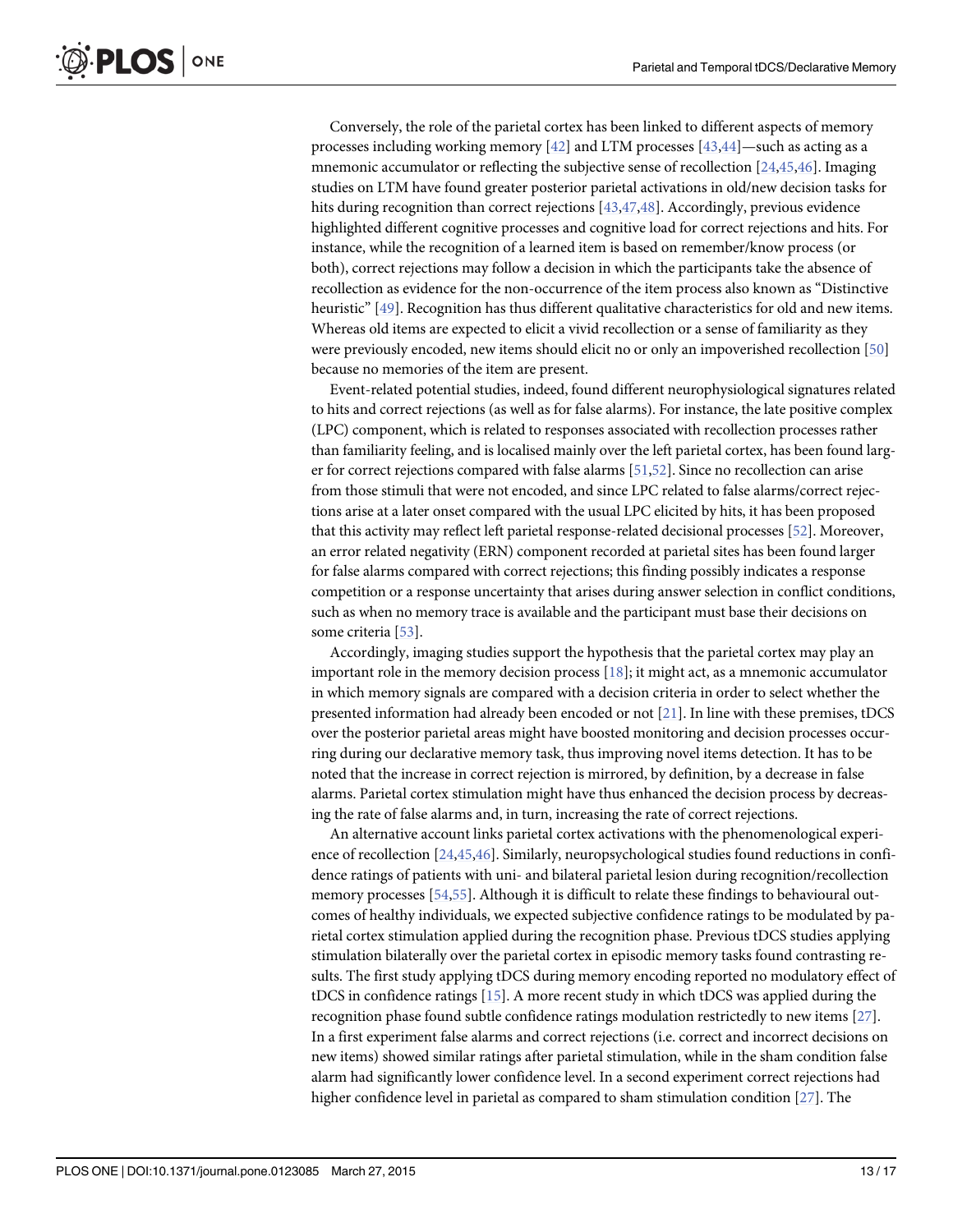<span id="page-13-0"></span>pattern of the present results is in accordance with these recent findings in confidence ratings [\[27](#page-15-0)]: Correct rejections and false alarms had similar ratings in the parietal while they differed in the sham stimulation group. Nevertheless, these findings are difficult to fit to the perceived oldness hypotheses, as the ratings for the old rather than new items should have been affected by parietal tDCS, or tDCS should have lowered the confidence ratings of incorrect answers (e.g., false alarms or misses) in the parietal group. As suggested in previous studies [\[27\]](#page-15-0), tDCS may have affected processes related to both true and false recognitions, which have been found to be related to parietal lobe activation [[54\]](#page-16-0).

Although it is difficult to relate the effects of tDCS on healthy participants to the neuropsychological literature, it has to be noted that they are based on item recognition confidence ratings, while previous patient studies have found confidence reduction related to the source recollection responses [[55](#page-16-0),[56](#page-16-0)]. Indeed, bilateral parietal lesion patients are characterized by having impoverished, less vivid episodic memories [[57](#page-16-0)]; we thus speculate that even if parietal cortex might be critical in confidence ratings, further tDCS studies designed to directly assess this process are needed to better understand this relationship.

One of the main limitations of the present study is the lack of control condition for current polarity, as we have applied a-tDCS over the left and c-tDCS over the right hemisphere. Consequently, we did not assess the relative role of the hemispheres and polarity in this current experiment. Since ERP and imaging studies indicated mainly left sided activation patterns for verbal episodic memory retrieval (for an overview about neuroimaging data see:  $[11]$  $[11]$ ), only right handed participants were included and the anodal stimulation was limited to the left side. However, the results of a previous study indicate that reversing the polarity over the parietal cortex (e.g., left c-tDCS and right a-tDCS) had only a slight influence on the effects of tDCS on memory performance [\[27](#page-15-0)]. Finally, as the results of the present experiment are based on 44 participants, one limitation is the relatively low number of participants (i.e., 14/15) in the study groups, which can potentially increase the probability of committing the type I error [\[58\]](#page-16-0).

In summary, this is the first study systematically investigating the effect of tDCS over the temporal and parietal lobes on recognition memory. Studies so far have investigated the effect of tDCS on declarative memory applied the stimulation either over the prefrontal cortex  $[14]$ , temporal [[28](#page-15-0)], or parietal cortices but during the encoding phase [[15\]](#page-14-0) or during both encoding and recognition [\[28](#page-15-0)]. This study further expands on these previous findings by showing that not only is prefrontal stimulation able to modulate episodic memory retrieval [\[14\]](#page-14-0), but also that the enhancement of excitability of the parietal and temporal cortices during the recognition phase of a memory task can lead to an increased memory performance which possibly indicates a different causal role of these areas in successful memory retrieval.

#### Author Contributions

Conceived and designed the experiments: ZT AP AA. Performed the experiments: AR ZT IA AP. Analyzed the data: AP ZT. Contributed reagents/materials/analysis tools: WP AA. Wrote the paper: ZT AP AR GGA IA AS WP AA.

#### **References**

- [1.](#page-1-0) Baddeley A (1996) The fractionation of working memory. Proc Natl Acad Sci 93: 13468–13472. PMID: [8942958](http://www.ncbi.nlm.nih.gov/pubmed/8942958)
- [2.](#page-1-0) Squire LR, Zola SM (1996) Structure and function of declarative and nondeclarative. Proc Natl Acad Sci 93: 13515–13522. PMID: [8942965](http://www.ncbi.nlm.nih.gov/pubmed/8942965)
- [3.](#page-1-0) Squire LR (2004) Memory systems of the brain: a brief history and current perspective. Neurobiol Learn Mem 82: 171-177. Available: [http://www.ncbi.nlm.nih.gov/pubmed/15464402.](http://www.ncbi.nlm.nih.gov/pubmed/15464402) Accessed 10 July 2014. PMID: [15464402](http://www.ncbi.nlm.nih.gov/pubmed/15464402)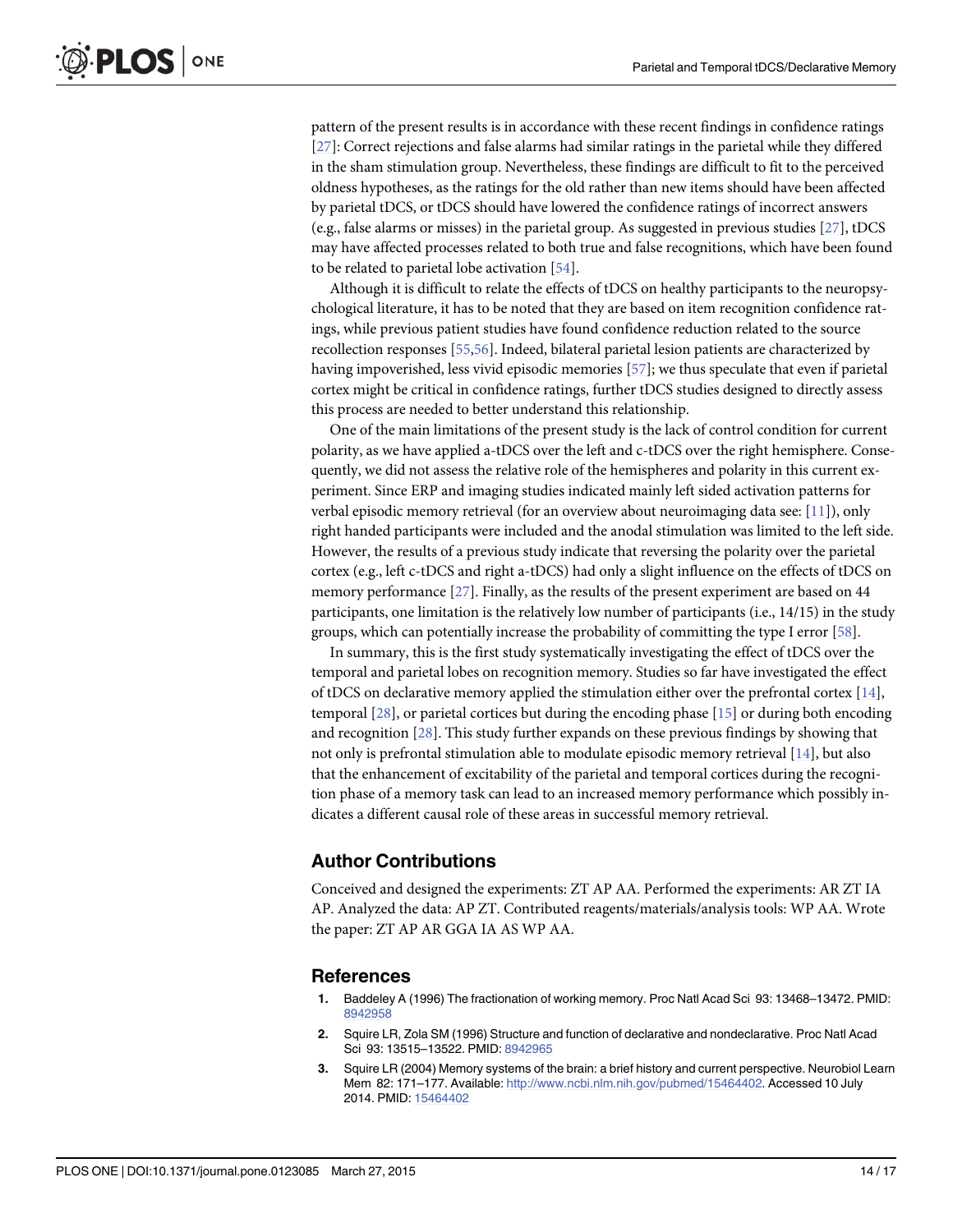- <span id="page-14-0"></span>[4.](#page-1-0) Borst JP, Anderson JR (2013) Using model-based functional MRI to locate working memory updates and declarative memory retrievals in the fronto-parietal network. Proc Natl Acad Sci U S A 110: 1628–1633. Available: [http://www.pubmedcentral.nih.gov/articlerender.fcgi?artid=3562808&tool =](http://www.pubmedcentral.nih.gov/articlerender.fcgi?artid=3562808&tool�=�pmcentrez&rendertype�=�abstract) [pmcentrez&rendertype = abstract](http://www.pubmedcentral.nih.gov/articlerender.fcgi?artid=3562808&tool�=�pmcentrez&rendertype�=�abstract). Accessed 17 December 2014. doi: [10.1073/pnas.1221572110](http://dx.doi.org/10.1073/pnas.1221572110) PMID: [23319628](http://www.ncbi.nlm.nih.gov/pubmed/23319628)
- 5. Ofen N, Chai XJ, Schuil KDI, Whitfield-Gabrieli S, Gabrieli JDE (2012) The development of brain systems associated with successful memory retrieval of scenes. J Neurosci 32: 10012–10020. Available: [http://www.pubmedcentral.nih.gov/articlerender.fcgi?artid=3507540&tool = pmcentrez&rendertype =](http://www.pubmedcentral.nih.gov/articlerender.fcgi?artid=3507540&tool�=�pmcentrez&rendertype�=�abstract) [abstract](http://www.pubmedcentral.nih.gov/articlerender.fcgi?artid=3507540&tool�=�pmcentrez&rendertype�=�abstract). Accessed 25 November 2014. doi: [10.1523/JNEUROSCI.1082-11.2012](http://dx.doi.org/10.1523/JNEUROSCI.1082-11.2012) PMID: [22815515](http://www.ncbi.nlm.nih.gov/pubmed/22815515)
- [6.](#page-1-0) Ofen N, Kao YC, Sokol-Hessner P, Kim H, Whitfield-Gabrieli S, et al. (2007) Development of the declarative memory system in the human brain. Nat Neurosci 10: 1198–1205. Available: [http://www.ncbi.](http://www.ncbi.nlm.nih.gov/pubmed/17676059) [nlm.nih.gov/pubmed/17676059](http://www.ncbi.nlm.nih.gov/pubmed/17676059). Accessed 10 December 2014. PMID: [17676059](http://www.ncbi.nlm.nih.gov/pubmed/17676059)
- [7.](#page-1-0) Buzsáki G (1996) The Hippocampo-Neocortical Dialogue. Cereb Cortex 6: 81–92. PMID: [8670641](http://www.ncbi.nlm.nih.gov/pubmed/8670641)
- 8. Eichenbaum H (2000) A cortical—hippocampal system for declarative memory. Nat Rev Neurosci 1:  $1 - 10$ .
- [9.](#page-1-0) Logothetis NK, Eschenko O, Murayama Y, Augath M, Steudel T, Evrard HC, et al. (2012) Hippocampalcortical interaction during periods of subcortical silence. Nature 491: 547–553. Available: [http://www.](http://www.ncbi.nlm.nih.gov/pubmed/23172213) [ncbi.nlm.nih.gov/pubmed/23172213](http://www.ncbi.nlm.nih.gov/pubmed/23172213). Accessed 11 July 2014. doi: [10.1038/nature11618](http://dx.doi.org/10.1038/nature11618) PMID: [23172213](http://www.ncbi.nlm.nih.gov/pubmed/23172213)
- [10.](#page-1-0) Eichenbaum H, Yonelinas AP, Ranganath C (2007) The medial temporal lobe and recognition memory. Annu Rev Neurosci 30: 123–152. doi: [10.1146/annurev.neuro.30.051606.094328](http://dx.doi.org/10.1146/annurev.neuro.30.051606.094328) PMID: [17417939](http://www.ncbi.nlm.nih.gov/pubmed/17417939)
- [11.](#page-1-0) Wagner AD, Shannon BJ, Kahn I, Buckner RL (2005) Parietal lobe contributions to episodic memory retrieval. Trends Cogn Sci 9: 445–453. doi: [10.1016/j.tics.2005.07.001](http://dx.doi.org/10.1016/j.tics.2005.07.001) PMID: [16054861](http://www.ncbi.nlm.nih.gov/pubmed/16054861)
- [12.](#page-1-0) Nitsche MA, Paulus W (2000) Excitability changes induced in the human motor cortex by weak tran-scranial direct current stimulation. J Physiol 527: 633-639. PMID: [10990547](http://www.ncbi.nlm.nih.gov/pubmed/10990547)
- [13.](#page-1-0) Nitsche MA, Paulus W (2001) Sustained excitability elevations induced by transcranial DC motor cortex stimulation in. Neurology 57: 1899–1901. PMID: [11723286](http://www.ncbi.nlm.nih.gov/pubmed/11723286)
- [14.](#page-1-0) Javadi AH, Walsh V (2012) Transcranial direct current stimulation (tDCS) of the left dorsolateral prefrontal cortex modulates declarative memory. Brain Stimul 5: 231–241. Available: [http://www.ncbi.nlm.](http://www.ncbi.nlm.nih.gov/pubmed/21840287) [nih.gov/pubmed/21840287.](http://www.ncbi.nlm.nih.gov/pubmed/21840287) doi: [10.1016/j.brs.2011.06.007](http://dx.doi.org/10.1016/j.brs.2011.06.007) PMID: [21840287](http://www.ncbi.nlm.nih.gov/pubmed/21840287)
- [15.](#page-1-0) Jacobson L, Goren N, Lavidor M, Levy DA (2012) Oppositional transcranial direct current stimulation (tDCS) of parietal substrates of attention during encoding modulates episodic memory. Brain Res 1439: 66–72. Available: [http://www.ncbi.nlm.nih.gov/pubmed/22265704.](http://www.ncbi.nlm.nih.gov/pubmed/22265704) Accessed 11 October 2014. doi: [10.1016/j.brainres.2011.12.036](http://dx.doi.org/10.1016/j.brainres.2011.12.036) PMID: [22265704](http://www.ncbi.nlm.nih.gov/pubmed/22265704)
- [16.](#page-1-0) Javadi AH, Cheng P, Walsh V (2012) Short duration transcranial direct current stimulation (tDCS) modulates verbal memory. Brain Stimul 5: 468–474. doi: [10.1016/j.brs.2011.08.003](http://dx.doi.org/10.1016/j.brs.2011.08.003) PMID: [21962975](http://www.ncbi.nlm.nih.gov/pubmed/21962975)
- [17.](#page-1-0) Addante RJ, Watrous AJ, Yonelinas AP, Ekstrom AD, Ranganath C (2011) Prestimulus theta activity predicts correct source memory retrieval. Proc Natl Acad Sci U S A 108: 10702–10707. doi: [10.1073/](http://dx.doi.org/10.1073/pnas.1014528108) [pnas.1014528108](http://dx.doi.org/10.1073/pnas.1014528108) PMID: [21670287](http://www.ncbi.nlm.nih.gov/pubmed/21670287)
- [18.](#page-1-0) Sestieri C, Corbetta M, Romani GL, Shulman GL (2011) Episodic memory retrieval, parietal cortex, and the default mode network: functional and topographic analyses. J Neurosci 31: 4407–4420. doi: [10.](http://dx.doi.org/10.1523/JNEUROSCI.3335-10.2011) [1523/JNEUROSCI.3335-10.2011](http://dx.doi.org/10.1523/JNEUROSCI.3335-10.2011) PMID: [21430142](http://www.ncbi.nlm.nih.gov/pubmed/21430142)
- [19.](#page-1-0) Cabeza R, Ciaramelli E, Olson IR, Moscovitch M (2008) The parietal cortex and episodic memory: an attentional account. Nat Rev Neurosci 9: 613–625. doi: [10.1038/nrn2459](http://dx.doi.org/10.1038/nrn2459) PMID: [18641668](http://www.ncbi.nlm.nih.gov/pubmed/18641668)
- [20.](#page-1-0) Berryhill ME (2012) Insights from neuropsychology: pinpointing the role of the posterior parietal cortex in episodic and working memory. Front Integr Neurosci 6: 31. doi: [10.3389/fnint.2012.00031](http://dx.doi.org/10.3389/fnint.2012.00031) PMID: [22701406](http://www.ncbi.nlm.nih.gov/pubmed/22701406)
- [21.](#page-1-0) Wixted JT (2004) In defense of the signal detection interpretation of remember/know judgments. Psychon Bull Rev 11: 616–641. doi: [10.3758/BF03196616](http://dx.doi.org/10.3758/BF03196616) PMID: [15581116](http://www.ncbi.nlm.nih.gov/pubmed/15581116)
- [22.](#page-1-0) Anderson MC, Ochsner KN, Kuhl B, Cooper J, Robertson E, Gabrieli SW, et al. (2004) Neural systems underlying the Suppression of Unwanted Memories. Science (80-: ) 303: 232–236.
- [23.](#page-1-0) Johnson MK, Hashtroudi S, Lindsay DS (1993) Source monitoring. Psychol Bull 114: 3–28. PMID: [8346328](http://www.ncbi.nlm.nih.gov/pubmed/8346328)
- [24.](#page-1-0) Shannon BJ, Buckner RL (2004) Functional-anatomic correlates of memory retrieval that suggest nontraditional processing roles for multiple distinct regions within posterior parietal cortex. J Neurosci 24: 10084–10092. doi: [10.1523/JNEUROSCI.2625-04.2004](http://dx.doi.org/10.1523/JNEUROSCI.2625-04.2004) PMID: [15537877](http://www.ncbi.nlm.nih.gov/pubmed/15537877)
- [25.](#page-1-0) Baddeley A (1998) Recent developments in working memory. Curr Opin Neurobiol 8: 234–238. doi: [10.](http://dx.doi.org/10.1016/S0959-4388(98)80145-1) [1016/S0959-4388\(98\)80145-1](http://dx.doi.org/10.1016/S0959-4388(98)80145-1) PMID: [9635207](http://www.ncbi.nlm.nih.gov/pubmed/9635207)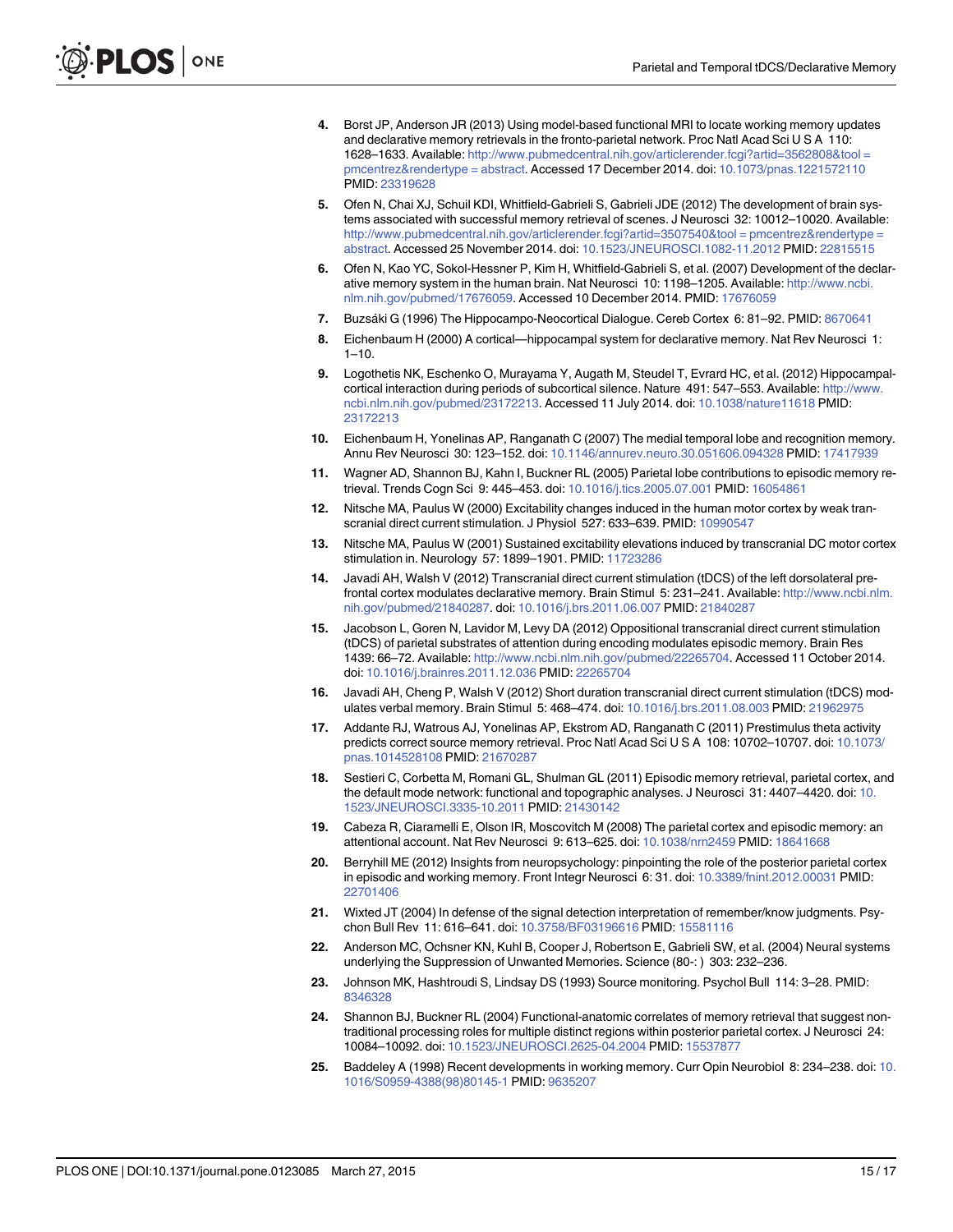- <span id="page-15-0"></span>[26.](#page-1-0) Heikal AA, Gee KR, Hoffman GR, Stiles B, Wang Y, Stahl A, et al. (2000) Memory's echo: Vivid remembering reactivates sensory-specific cortex. Proc Natl Acad Sci United States Am 97: 11125–11129. PMID: [11005879](http://www.ncbi.nlm.nih.gov/pubmed/11005879)
- [27.](#page-1-0) Pergolizzi D, Chua EF (2014) Transcranial direct current stimulation (tDCS) of the parietal cortex leads to increased false recognition. Neuropsychologia 66: 88-98. doi: [10.1016/j.neuropsychologia.2014.](http://dx.doi.org/10.1016/j.neuropsychologia.2014.11.012) [11.012](http://dx.doi.org/10.1016/j.neuropsychologia.2014.11.012) PMID: [25448859](http://www.ncbi.nlm.nih.gov/pubmed/25448859)
- [28.](#page-2-0) Boggio PS, Fregni F, Valasek C, Ellwood S, Chi R, Gallate J, et al. (2009) Temporal lobe cortical electrical stimulation during the encoding and retrieval phase reduces false memories. PLoS One 4: e4959. doi: [10.1371/journal.pone.0004959](http://dx.doi.org/10.1371/journal.pone.0004959) PMID: [19319182](http://www.ncbi.nlm.nih.gov/pubmed/19319182)
- [29.](#page-2-0) Nyberg L, McIntosh AR, Houle S, Nilsson L-G, Tulving E (1996) Activation of medial temporal structure during episodic memory retrieval. Nature 380: 715-717. PMID: [8614466](http://www.ncbi.nlm.nih.gov/pubmed/8614466)
- [30.](#page-2-0) Strack F, Bless H (1994) Memory for nonoccurences: Metacognitive and presuppositional strategies. J Mem Lnaguage 33: 203–217.
- [31.](#page-2-0) Oldfield RC (1971) The Assessment and Analysis of Handedness: the Edinburgh Inventory. Neurophsychologia 9: 97–113.
- [32.](#page-2-0) Palazova M, Sommer W, Schacht A (2013) Interplay of emotional valence and concreteness in word processing: An event-related potential study with verbs. Brain Lang 125: 264-271. doi: [10.1016/j.](http://dx.doi.org/10.1016/j.bandl.2013.02.008) [bandl.2013.02.008](http://dx.doi.org/10.1016/j.bandl.2013.02.008) PMID: [23578815](http://www.ncbi.nlm.nih.gov/pubmed/23578815)
- [33.](#page-5-0) Noort MVD, Bosch P, Haverkort M, Hugdahl K (2008) A Standard Computerized Version of the Reading Span Test in Different Languages. Eur J Psychol Assess 24: 35–42. doi: [10.1027/1015-5759.24.1.35](http://dx.doi.org/10.1027/1015-5759.24.1.35)
- [34.](#page-5-0) Sandrini M, Fertonani A, Cohen LG, Miniussi C (2012) Double dissociation of working memory load effects induced by bilateral parietal modulation. Neuropsychologia 50: 396–402. doi: [10.1016/j.](http://dx.doi.org/10.1016/j.neuropsychologia.2011.12.011) [neuropsychologia.2011.12.011](http://dx.doi.org/10.1016/j.neuropsychologia.2011.12.011) PMID: [22223077](http://www.ncbi.nlm.nih.gov/pubmed/22223077)
- [35.](#page-6-0) Team RC (2013) R: A language and environment for statistical computing. Available: [http://www.r](http://www.r-project.org)[project.org](http://www.r-project.org).
- [36.](#page-6-0) Baayen RH, Davidson DJ, Bates DM (2008) Mixed-effects modeling with crossed random effects for subjects and items. J Mem Lang 59: 390–412. doi: [10.1016/j.jml.2007.12.005](http://dx.doi.org/10.1016/j.jml.2007.12.005)
- [37.](#page-6-0) Gelman A, Hill J (2006) Data Analysis Using Regression and Multilevel/Hierarchical Models. Cambridge University Press.
- [38.](#page-6-0) Singmann,H. & Bolker, M. (2014). afex: Analysis of Factorial Experiments. R package version 0.12–135. [http://CRAN.R-project.org/package = afex](http://CRAN.R-project.org/package�=�afex) (n.d.).
- [39.](#page-6-0) Helios De Rosario-Martinez (2013). phia: Post-Hoc Interaction Analysis. R package version 0.1–5. [http://CRAN.R-project.org/package = phia](http://CRAN.R-project.org/package�=�phia) (n.d.).
- [40.](#page-6-0) Kuznetsova A, Brockhoff P.B., and Christensen RHB (2014). lmerTest: Tests for random and fixed effects for linear mixed effect models (Imer objects of Ime4 package). R package version 2.0-11. [http://](http://CRAN.R-project.org/package�=�l) [CRAN.R-project.org/package = l](http://CRAN.R-project.org/package�=�l) (n.d.).
- [41.](#page-11-0) Roediger HL, McDermott KB (1995) Creting False Memories: Remebering Words Not Presented in Lists. J Exp Psychol Learn Mem Cogn 21: 803–814.
- [42.](#page-12-0) Todd JJ (2004) Capacity limit of visual short-term memory in human posterior parietal cortex. Science (80-: ) 428: 751–754.
- [43.](#page-12-0) Leube DT, Erb M, Grodd W, Bartels M, Kircher TTJ (2003) Successful episodic memory retrieval of newly learned faces activates a left fronto-parietal network. Cogn Brain Res 18: 97–101. doi: [10.1016/j.](http://dx.doi.org/10.1016/j.cogbrainres.2003.09.008) [cogbrainres.2003.09.008](http://dx.doi.org/10.1016/j.cogbrainres.2003.09.008) PMID: [14659501](http://www.ncbi.nlm.nih.gov/pubmed/14659501)
- [44.](#page-12-0) Wheeler ME, Buckner RL (2004) Functional-anatomic correlates of remembering and knowing. Neuroimage 21: 1337–1349. doi: [10.1016/j.neuroimage.2003.11.001](http://dx.doi.org/10.1016/j.neuroimage.2003.11.001) PMID: [15050559](http://www.ncbi.nlm.nih.gov/pubmed/15050559)
- [45.](#page-12-0) Kahn I, Davachi L, Wagner AD (2004) Functional-neuroanatomic correlates of recollection: implications for models of recognition memory. J Neurosci 24: 4172–4180. doi: [10.1523/JNEUROSCI.0624-04.](http://dx.doi.org/10.1523/JNEUROSCI.0624-04.2004) [2004](http://dx.doi.org/10.1523/JNEUROSCI.0624-04.2004) PMID: [15115812](http://www.ncbi.nlm.nih.gov/pubmed/15115812)
- [46.](#page-12-0) Chua EF, Schacter DL, Rand-Giovannetti E, Sperling RA (2006) Understanding metamemory: neural correlates of the cognitive process and subjective level of confidence in recognition memory. Neuroimage 29: 1150–1160. doi: [10.1016/j.neuroimage.2005.09.058](http://dx.doi.org/10.1016/j.neuroimage.2005.09.058) PMID: [16303318](http://www.ncbi.nlm.nih.gov/pubmed/16303318)
- [47.](#page-12-0) Konishi S, Wheeler ME, Donaldson DI, Buckner RL (2000) Neural correlates of episodic retrieval success. Neuroimage 12: 276–286. doi: [10.1006/nimg.2000.0614](http://dx.doi.org/10.1006/nimg.2000.0614) PMID: [10944410](http://www.ncbi.nlm.nih.gov/pubmed/10944410)
- [48.](#page-12-0) Henson RNA, Shallice T, Gorno-Tempini ML, Dolan RJ (2002) Face Repetition Effects in Implicit and Explicit Memory Tests as Measured by fMRI. Cereb Cortex 12: 178–186. doi: [10.1093/cercor/12.2.178](http://dx.doi.org/10.1093/cercor/12.2.178) PMID: [11739265](http://www.ncbi.nlm.nih.gov/pubmed/11739265)
- [49.](#page-12-0) Schacter DL, Israel L (1999) Suppressing False Recognition in Younger and Older Adults: The Distinctiveness Heuristic. J Mem Lang 40: 1–24.